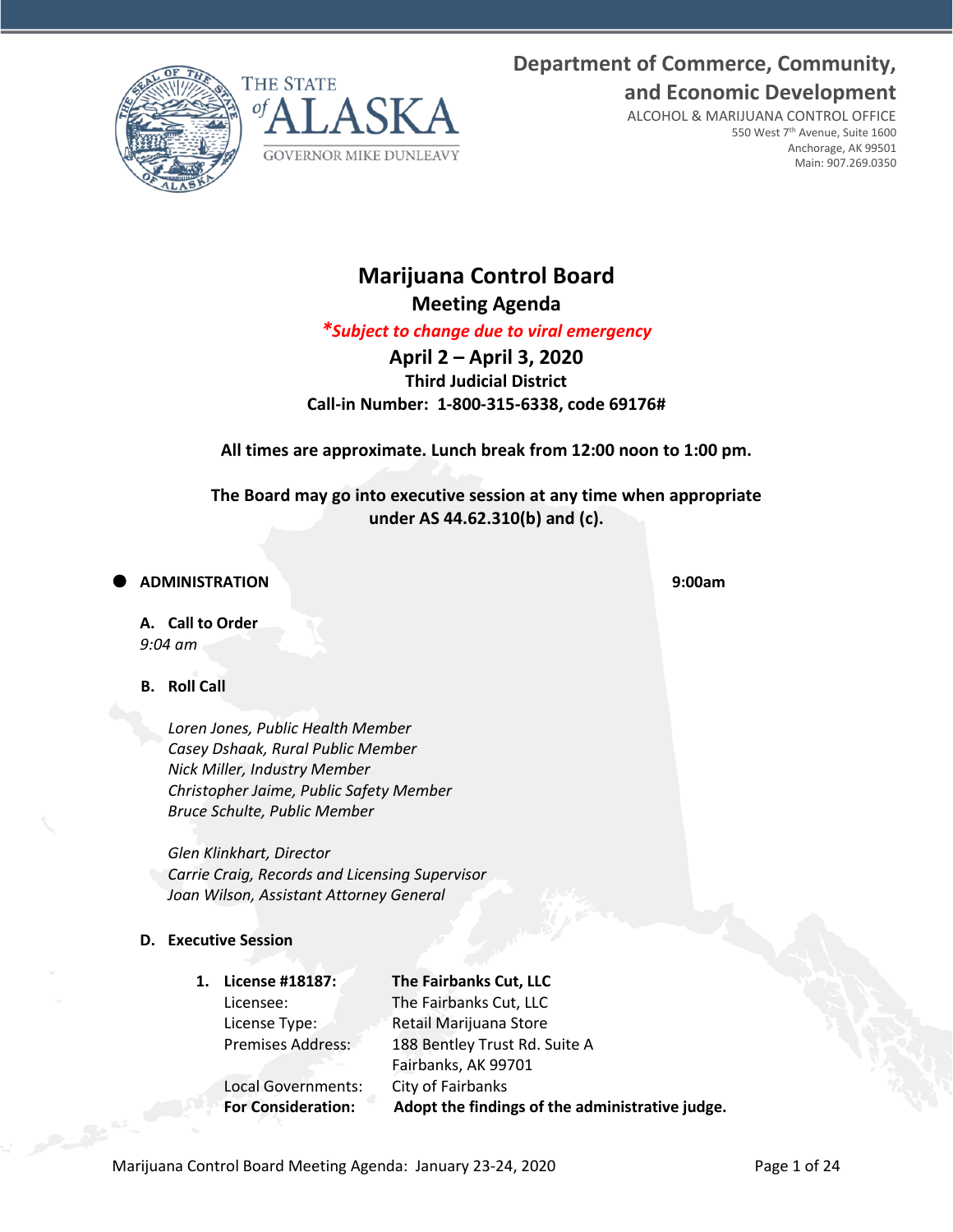*The board believes that they do not need to go into Executive Session for license #18187. Bruce S. motions to adopt the findings of the administrative judge. Christopher J. seconds. None opposed, motion carries.*

*Nick M. motions to go into Executive Session to discuss license #22150. Bruce S. seconds. None opposed, motion carries. Executive Session begins 9:28 am and ends 9:57 am. Judith Conte, counsel for the objecting party, is present on the phone. Jason Brandis, counsel for the licensee, is present as well. Bruce S. motions to table the matter until the next morning at 9:00 am, possibly in Executive Session. Seconds? None opposed, motion carries.*

| 2. License #22150:        | <b>Top Shelf Herbs of Alaska LLC</b>                                                                                                                |
|---------------------------|-----------------------------------------------------------------------------------------------------------------------------------------------------|
| Licensee:                 | Top Shelf Herbs of Alaska LLC                                                                                                                       |
| License Type:             | Retail Marijuana Store                                                                                                                              |
| <b>Premises Address:</b>  | 901 Photo Avenue, Suite A                                                                                                                           |
|                           | Anchorage, AK 99503                                                                                                                                 |
| Local Governments:        | Municipality of Anchorage                                                                                                                           |
| <b>For Consideration:</b> | At the January meeting, the board rescinded the delegation and<br>tabled this matter to the April meeting to consider Enforcement's<br>conclusions. |

# **E. Approval of Agenda**

*9:06 am: Nick M. wants to add a subject about statutes and regulations in regards to Covid-19 at the end of the meeting. Christopher J. asks the status of his posting. Director Klinkhart says that he has not gotten confirmation regarding the appointments by the Governor. Bruce S. states that the interviews have been postponed.*

### **F. Approval of the January 23-24, 2020 Meeting Minutes TAB 1**

*Christopher J. motions to approve the minutes. Bruce S. seconds. Loren J. states that the last page of the minutes says Election of Officers, but there was no mention of action taken and the minutes should reflect that. Loren Jones was elected as the chair and Nick Miller was elected as the vice chair. None opposed, motion carries.*

### **BOARD GOVERNANCE 9:05am**

*There are no changes/conflicts that need to be reported.*

# **CONSIDERATION OF A MOTION TO AUTHORIZE ALL HANDLER CARDS 9:10am TAB 2 TO REMAIN VALID UNTIL FURTHER NOTICE.**

*10:02 am: Director Klinkhart asks the board to consider a motion in which all State of Alaska marijuana*  handler cards remain valid until further notice as of March 11, 2020. **Bruce S. motions to adopt.** *Christopher J. seconds. Christopher J. wants to amend the motion to include an end date of March 1, 2021. Bruce S. seconds. Loren is opposed. 4-1, motion to amend the original motion passes. Loren has*  issues. Nick M. wants background of request from the Director and he answers. From 3/11/20 thru *3/1/2021 – Loren J. is opposed. 4-1, motion carries.*

### **PUBLIC TESTIMONY 9:20am**

Based on current circumstances, the Board may decide to limit public testimony.

Marijuana Control Board Meeting Agenda: January 23-24, 2020 Page 2 of 24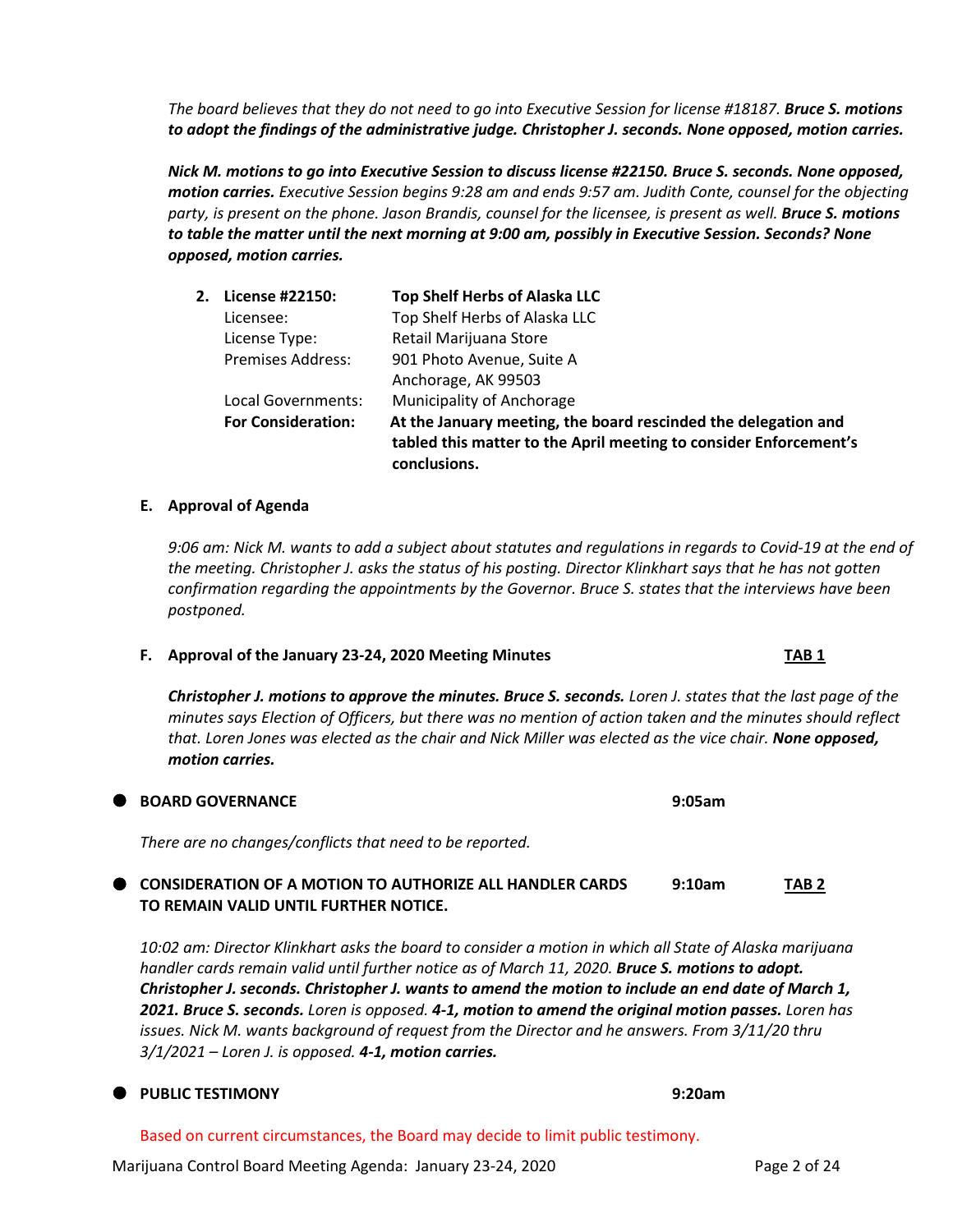**A. Director's Report TAB 3** Licensee: Enlighten Extractions, LLC License Type: Marijuana Product Manufacturing Facility Premises Address: 524 E 48<sup>th</sup> Avenue, 1A Anchorage, AK 99503

*10:29 am: James Hoelscher, Enforcement Supervisor, is not present. Director Klinkhart speaks for James regarding Enforcement priorities.* 

# **A. Enforcement Supervisor's Report**

| <b>B.</b> Notices of Violation Issued and Licensee Responses | TAB <sub>4</sub>       |
|--------------------------------------------------------------|------------------------|
| <b>Communicated and Michael and Communicated Traceae</b>     | $\tau$ a $\sim$ $\tau$ |

*Bruce S. is concerned about the period of time in which licensees have not paid their taxes. This should be a topic for discussion.*

# Public testimony is limited to issues not on this agenda and that are not proposed regulations. Written comments may also be submitted to the board for review during its next regular meeting via [marijuana@alaska.gov.](mailto:marijuana@alaska.gov) The call-in number is 1-800-315-6338, code 69176#. (Testimony on agenda items may occur when that item is addressed during the meeting. Testimony on regulations projects shall only occur when an oral hearing is publicly noticed.)

*10:17 am: Loren J. suggests to limit public testimony to only AMIA. Lacey Wilcox, president of AMIA, is present on the phone. She speaks about policy requests regarding Covid-19 issues such as more access to consumers, curbside pickup, definition of delivery and more allowances for transportation. Loren J. says most of her concerns will be raised at the end of the meeting with regulations.*

**DIRECTOR BRIEFING 10:00am**

*10:25 am***:** *Director Klinkhart provides his report.* **ENFORCEMENT BRIEFING 10:20am B. Notices of Violation Issued and Licensee Responses TAB 4 C. Notices of Violation for Unpaid Taxes TAB 5 LICENSING BRIEFING A. Licensing Report TAB 6** *10:35 am: Carrie Craig, Records and Licensing Supervisor, provides her report. 10:38 – 10:45 am: Break* **APPLICATIONS FROM PREVIOUS MEETINGS A. Previous Board Action Taken 1. License #21552: Enlighten Extractions, LLC TAB 7**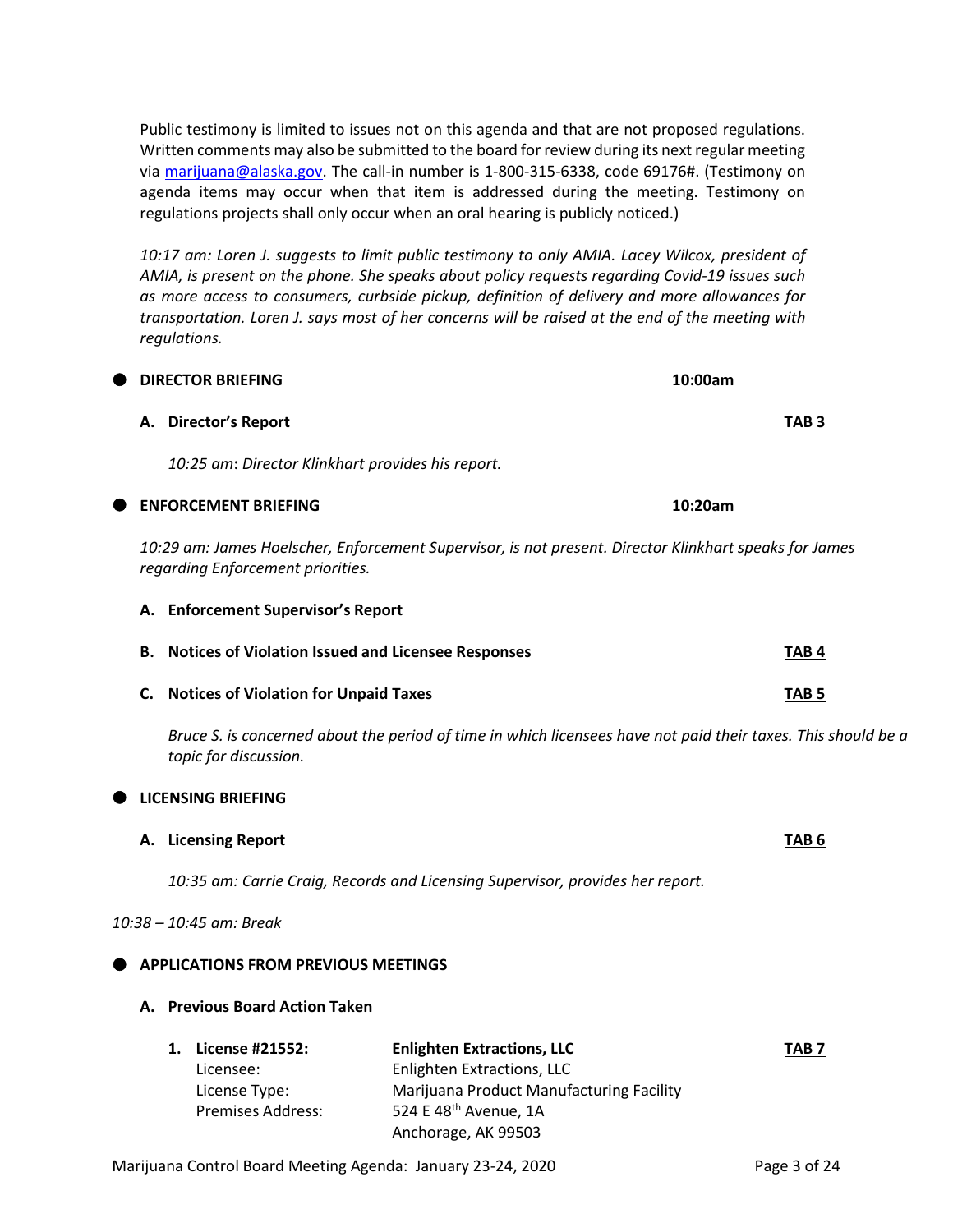Local Governments: Municipality of Anchorage **For Consideration: Timely objection received.**

*10:45 am: Jana Weltzin, counsel for the licensee, is present on the phone. Nick M. states no action is needed by the board. Bruce S. has a question for legal counsel to Jana W. This is a civil matter. The objector wishes to address the board. No action is taken.*

**B. Licenses in "Delegated" Status for Over Approximately One Year To be tabled to the next available face-to-face board meeting.**

### **C.** Licenses in "Pending Inspection" Status for Over Six Months **TAB 8**

*Not to be presented at this meeting.* 

| 1. | License #12311:          | <b>Juneau's Green Garden</b>                 |
|----|--------------------------|----------------------------------------------|
|    | Licensee:                | ISG, Inc.                                    |
|    | License Type:            | Standard Marijuana Cultivation Facility      |
|    | <b>Premises Address:</b> | 5011 Short Street, Suite 1                   |
|    |                          | Juneau, AK 99801                             |
|    | Approved by MCB:         | December 20, 2018                            |
|    | License issued:          | March 7, 2019                                |
| 2. | License #12471:          | <b>AMG Concentrates</b>                      |
|    | Licensee:                | Alaska Wild Coyote, Inc.                     |
|    | License Type:            | Marijuana Concentrate Manufacturing Facility |
|    | <b>Premises Address:</b> | 838 Bonanza Avenue                           |
|    |                          | Anchorage, AK 99518                          |
|    | Approved by MCB:         | February 22, 2019                            |
|    | License issued:          | July 1, 2019                                 |
|    |                          |                                              |
| 3. | License #15019:          | <b>The Tree House AK</b>                     |
|    | Licensee:                | B2H, LLC                                     |
|    | License Type:            | Retail Marijuana Store                       |
|    | <b>Premises Address:</b> | 341-D Boniface Parkway                       |
|    |                          | Anchorage, AK 99504                          |
|    | Approved by MCB:         | September 11, 2019                           |
|    | License issued:          | September 27, 2019                           |
| 4. | License #15814:          | <b>Tanana Herb Company, LLC</b>              |
|    | Licensee:                | Tanana Herb Company, LLC                     |
|    | License Type:            | Retail Marijuana Store                       |
|    | <b>Premises Address:</b> | 1200 Well Street                             |
|    |                          | Fairbanks, AK 99701                          |
|    | Approved by MCB:         | December 20, 2018                            |
|    | License issued:          | July 12, 2019                                |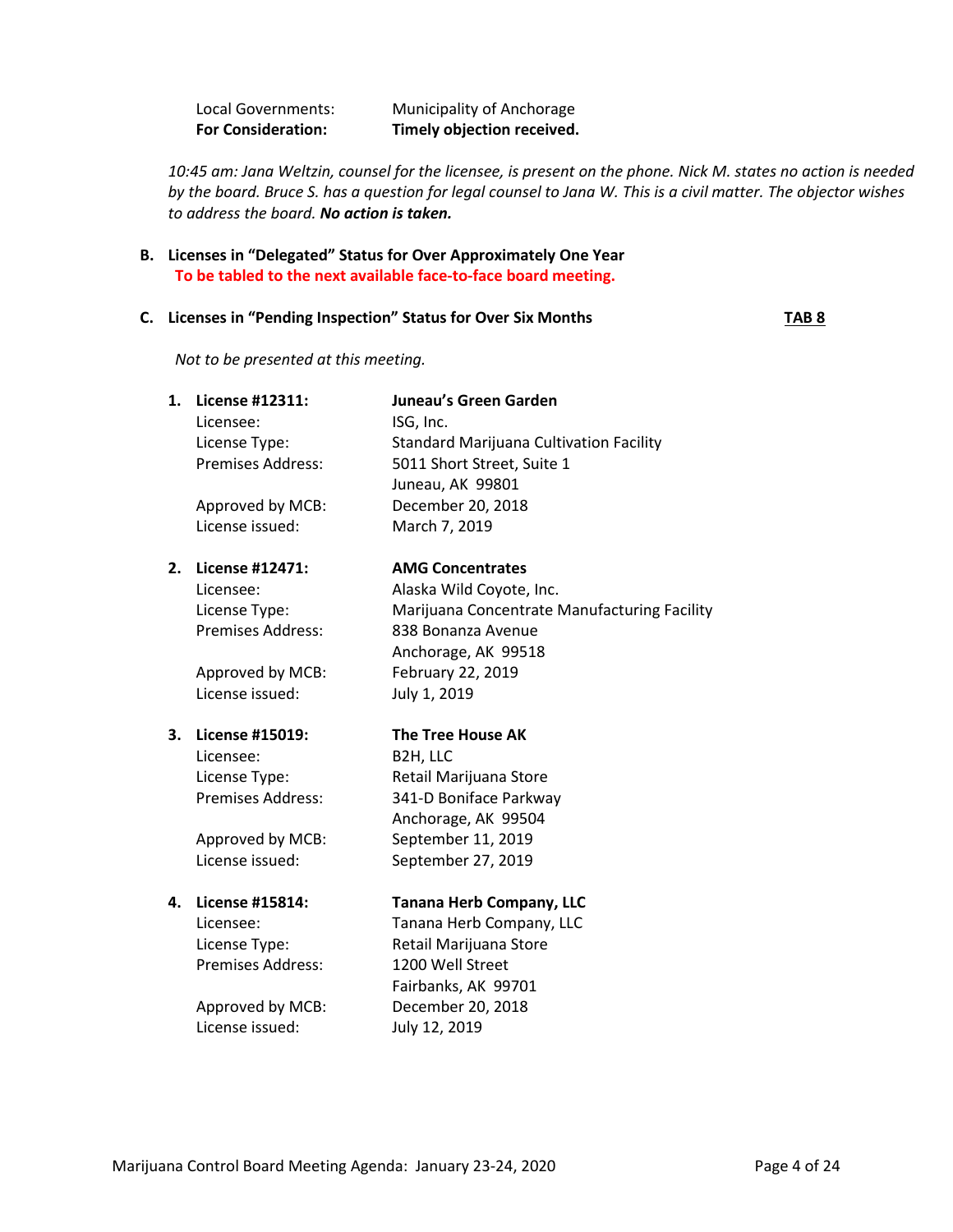Premises Address: 1200 Well Street

License issued: July 16, 2019

# **6. License #16579: Grass Station 49**

Approved by MCB: February 22, 2019 License issued: February 25, 2019

License issued: July 2, 2019

License issued: August 30, 2019

# **9. License #18704: Tundra Farms**

Approved by MCB: February 22, 2019 License issued: August 9, 2019

### **10. License #18706: Tundra Farms**

Approved by MCB: February 22, 2019 License issued: August 9, 2019

# **5. License #16091: Tanana Herb Company, LLC**

Licensee: Tanana Herb Company, LLC License Type: Marijuana Concentrate Manufacturing Facility Fairbanks, AK 99701 Approved by MCB: December 20, 2018

Licensee: The Grass Station, LLC License Type: Retail Marijuana Store Premises Address: 2502 Parks Highway Fairbanks, AK 99709

# **7. License #17176: State of Mind Cannabis Company**

Licensee: HS Enterprises LLC License Type: Retail Marijuana Store Premises Address: 33508 Lincoln Avenue, #C Seward, AK 99664 Approved by MCB: December 20, 2018

# **8. License #18702: Cold City Cannabis**

Licensee: Tundra Farms 2 Inc. License Type: Retail Marijuana Store Premises Address: 1210 East 70<sup>th</sup> Avenue #1 Anchorage, AK 99518 Approved by MCB: February 22, 2019

Licensee: Tundra Farm 1 Inc. License Type: Standard Marijuana Cultivation Facility Premises Address: 1210 East 70<sup>th</sup> Avenue #2 Anchorage, AK 99518

Licensee: Tundra Farm 1 Inc. License Type: Marijuana Product Manufacturing Facility Premises Address: 1210 East 70<sup>th</sup> Avenue #3 Anchorage, AK 99518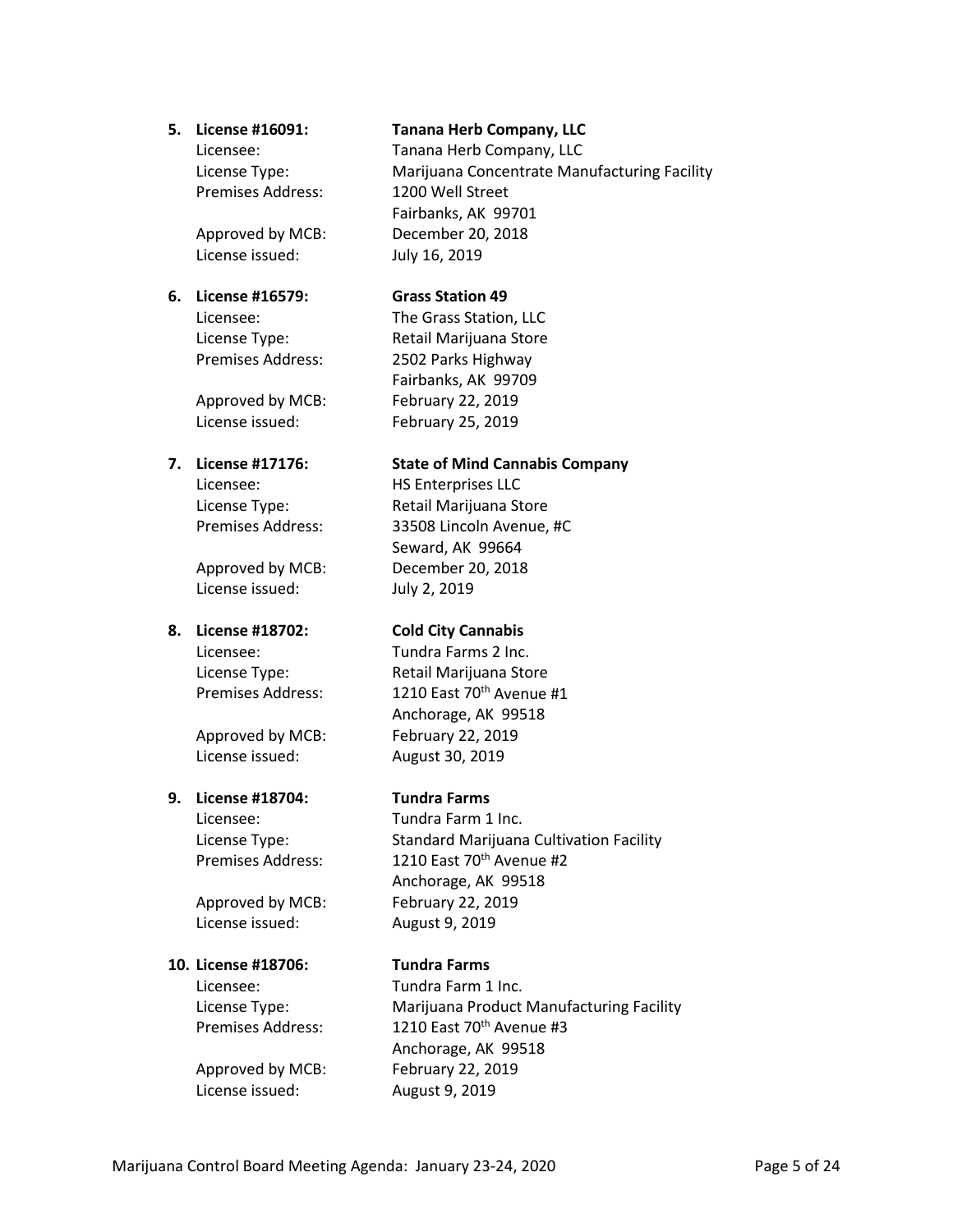### **11. License #19473: Goldstream Cannabis Annex**

Licensee: Goldstream Grown, LLC License Type: Limited Marijuana Cultivation Facility Premises Address: 2922 Parks Highway Studio 10

Approved by MCB: May 2, 2019

# **12. License #19877: Dannys Place**

Premises Address: 36221 Pine Street

License issued: September 4, 2019 Licensee: Ronald Pritchard License Type: Limited Marijuana Cultivation Facility Soldotna, AK 99669

Fairbanks, AK 99709

Approved by MCB: July 10, 2019

# **13. License #21086: Nugz LLC**

Licensee: Nugz LLC

Approved by MCB: July 11, 2019 License issued: July 29, 2019

# **BOARD CONSIDERATION TAB 9**

License Type: Standard Marijuana Cultivation Facility Premises Address: 9331 Glacier Highway Juneau, AK 99801

# **A. License #10299: Great Northern Cultivation, Inc.** Licensee: Great Northern Cultivation, Inc. License Type: Standard Marijuana Cultivation Facility Premises Address: 7801 King Street Anchorage, AK 99518 Local Government: Municipality of Anchorage Transferor: R.C. Tinderbox, LLC **For Consideration: Transferee appealing requirement that fingerprints for all officials be submitted to deem the application complete.**

**B. License #10301: Great Northern Manufacturing, Inc.** Licensee: Great Northern Manufacturing, Inc. License Type: Marijuana Concentrate Manufacturing Facility Premises Address: 7801 King Street Anchorage, AK 99518 Local Government: Municipality of Anchorage Transferor: R.C. Tinderbox, LLC **For Consideration: Transferee appealing requirement that fingerprints for all officials be submitted to deem the application complete.**

*Director Klinkhart provides background information. John Redden, counsel for Great Northern, is present on the phone. Chris Usher, owner of R.C. Tinderbox, is present on the phone as well. Motioned to approve with delegation, including fingerprint cards. Christopher J. seconded. None opposed, motion carried.*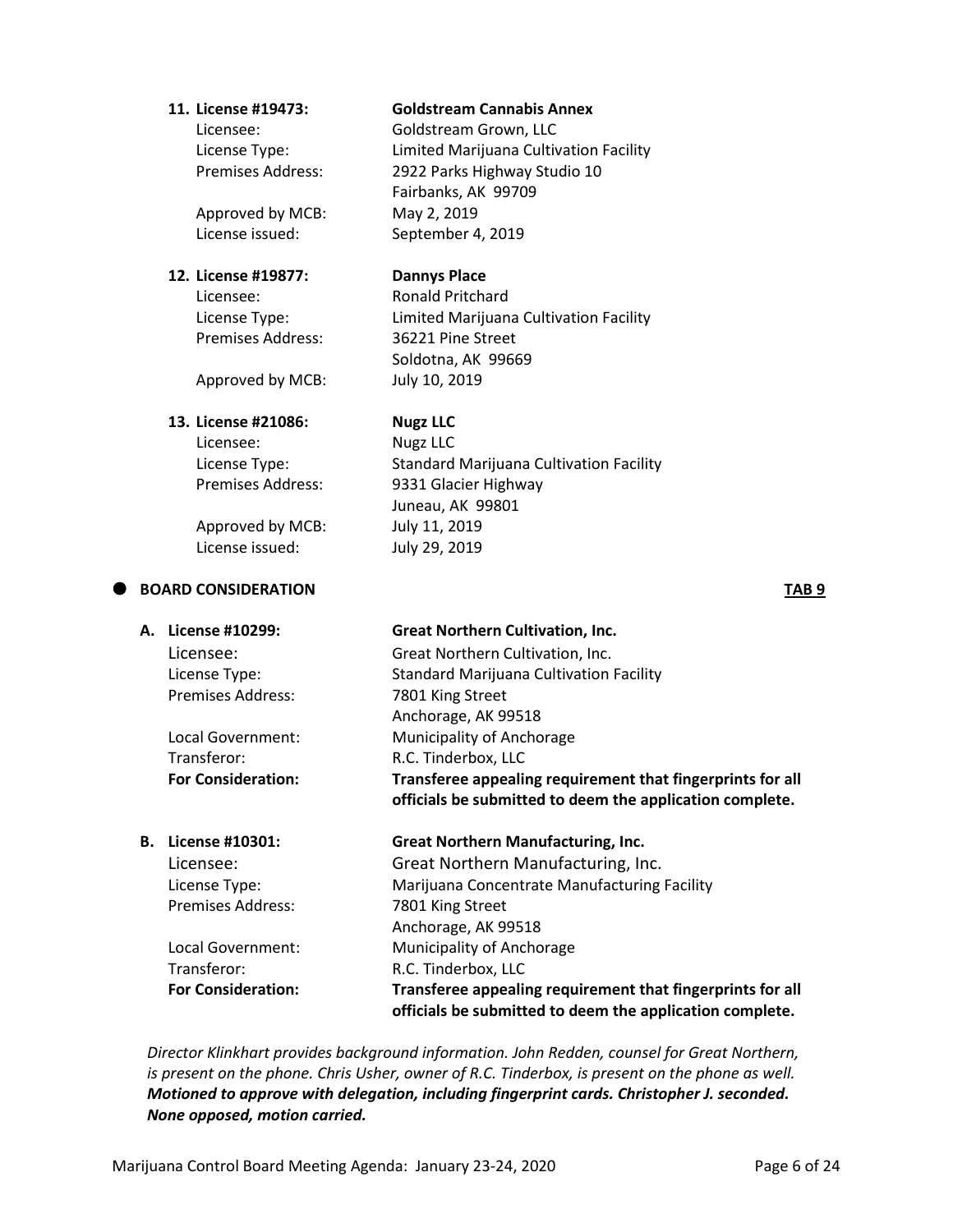# **NEW STANDARD MARIJUANA CULTIVATION FACILITY APPLICATIONS** *11:15 am*

| A. License #16261        | <b>Matanuska Thunder Farms LLC</b>         | <b>TAB 10</b> |
|--------------------------|--------------------------------------------|---------------|
| Licensee:                | Matanuska Thunder Farms LLC                |               |
| <b>Premises Address:</b> | 12605 W Big Lake Road                      |               |
|                          | Houston, AK 99694                          |               |
| Local Governments:       | City of Houston; Matanuska-Susitna Borough |               |

*John Farley and Michael B. are present on the phone. Bruce S. motioned to approve with delegation. Seconded. None opposed, motion carried.*

| <b>B.</b> License #23902 | <b>Northern Alliance</b>  | <b>TAB 11</b> |
|--------------------------|---------------------------|---------------|
| Licensee:                | Northern Alliance LLC     |               |
| Premises Address:        | D005 No Road              |               |
|                          | Big Lake, AK 99652        |               |
| Local Governments:       | Matanuska-Susitna Borough |               |

Casey Wilkens is present on the phone*. Bruce S. motioned to approve with delegation. Casey D. seconded. None opposed, motion carried.*

### $\bullet$  NEW LIMITED MARIJUANA CULTIVATION FACILITY APPLICATIONS *11:19 am*

| A. License #19874:       | <b>Snow Capped Gardens 2, LLC</b> | <b>TAB 12</b> |
|--------------------------|-----------------------------------|---------------|
| Licensee:                | Snow Capped Gardens 2, LLC        |               |
| <b>Premises Address:</b> | 3253 W. Coghlan Circle, Suite 101 |               |
|                          | (Shop on Ground Level)            |               |
|                          | Wasilla, AK 99623                 |               |
| Local Government:        | Matanuska-Susitna Borough         |               |

*Martin Brown, licensee, is present on the phone. Bruce S. motioned to approve with delegation. Nick M. seconded. Christopher J. opposed. 4-1, motion carried.*

| <b>B.</b> License #24237: | <b>Caradundy Colas</b>     | <b>TAB 13</b> |
|---------------------------|----------------------------|---------------|
| Licensee:                 | Caradundy Colas, LLC       |               |
| <b>Premises Address:</b>  | 7371 W. Captain Hook Drive |               |
|                           | Wasilla, AK 99623          |               |
| Local Government:         | Matanuska-Susitna Borough  |               |

*The licensee, is present on the phone. Bruce S. motioned to approve with delegation. Nick M. seconded. None opposed, motion carried.*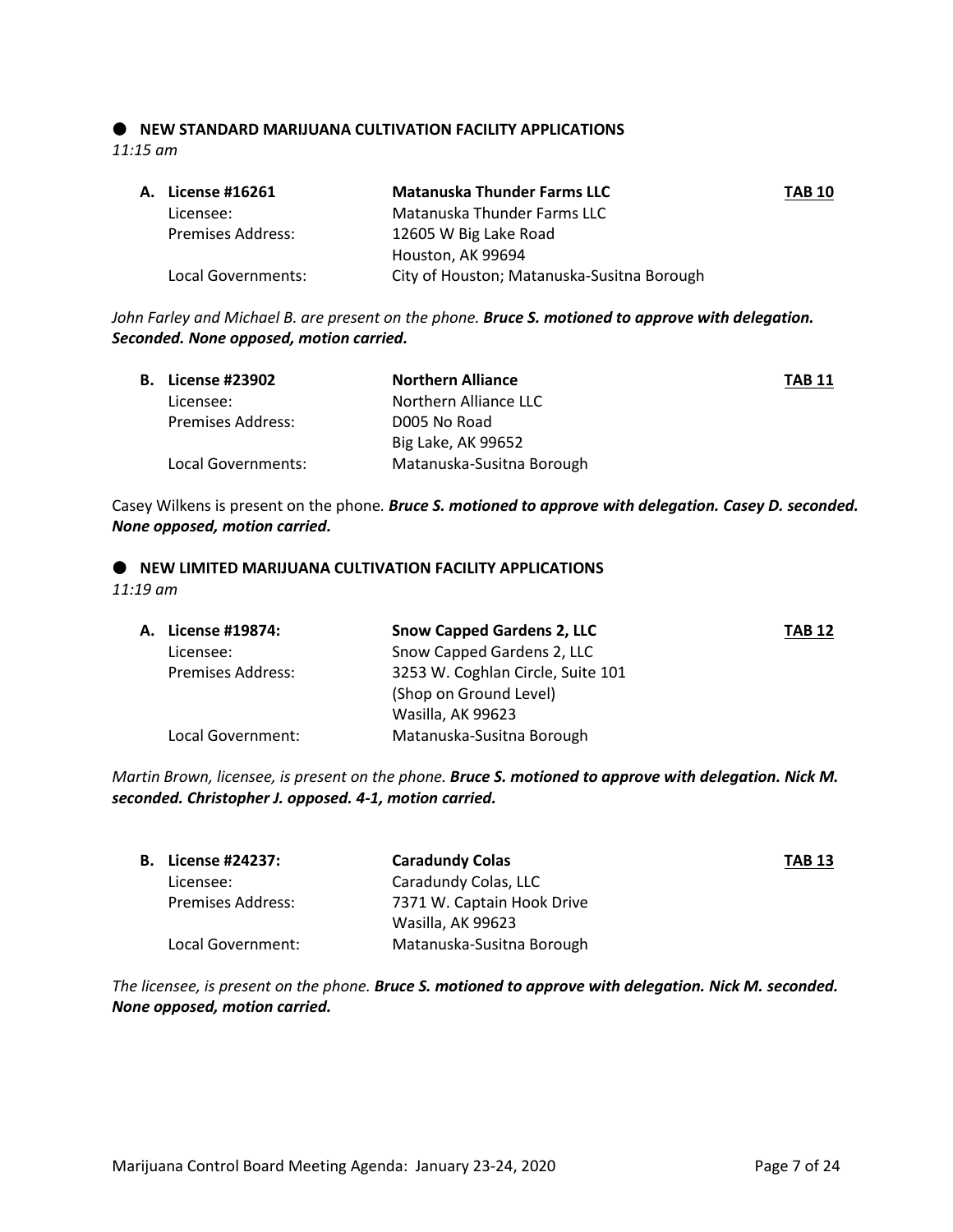### **NEW RETAIL MARIJUANA STORE APPLICATIONS**

*11:30 am*

| A. License #22327:       | <b>Canna Get Happy LLC</b>    | <b>TAB 14</b> |
|--------------------------|-------------------------------|---------------|
| Licensee:                | Canna Get Happy LLC           |               |
| <b>Premises Address:</b> | 2321 E Palmer Wasilla Highway |               |
|                          | Wasilla, AK 99654             |               |
| Local Government:        | Matanuska-Susitna Borough     |               |

*Sandra Millhouse, licensee, is present on the phone. Bruce S. motioned to approve with delegation. Nick M. seconded. None opposed, motion carried.*

| <b>B.</b> License #23455: | <b>Hatcher's Grass</b>       | <b>TAB 15</b> |
|---------------------------|------------------------------|---------------|
| Licensee:                 | Hatcher's Enterprises, LLC   |               |
| <b>Premises Address:</b>  | 9300 N. Palmer Fishhook Road |               |
|                           | Building #2                  |               |
|                           | Palmer, AK 99645             |               |
| Local Government:         | Matanuska-Susitna Borough    |               |
|                           |                              |               |

*Jana Weltzin, counsel for James Sullivan, licensee, are both present on the phone. Bruce S. motioned to approve with delegation. Nick M. seconded. None opposed, motion carried.*

| C. License #22809:       | <b>Airport Way Best Bud</b>                     | <b>TAB 16</b> |
|--------------------------|-------------------------------------------------|---------------|
| Licensee:                | Airport Way Trade Center, LLC                   |               |
| <b>Premises Address:</b> | 3598 Airport Way                                |               |
|                          | Fairbanks, AK 99709                             |               |
| Local Governments:       | City of Fairbanks; Fairbanks North Star Borough |               |

*Richard Barnes, licensee, is present on the phone. Bruce S. motioned to approve with delegation. Nick M. seconded. None opposed, motion carried.*

|                           | <b>Arctic Herbery</b><br><b>TAB 17</b>                         |                                                    |
|---------------------------|----------------------------------------------------------------|----------------------------------------------------|
| Licensee:                 | 7107 Ventures, LLC                                             |                                                    |
| <b>Premises Address:</b>  | 16021 Sterling Highway                                         |                                                    |
|                           | Building #2                                                    |                                                    |
|                           | Cooper Landing, AK 99572                                       |                                                    |
| Local Government:         | Kenai Peninsula Borough                                        |                                                    |
| <b>For Consideration:</b> | Conditions pursuant to 3 AAC 306.060(b); two timely objections |                                                    |
|                           | <b>D.</b> License #23777:                                      | received, and a response to an objection received. |

*Jana Weltzin, counsel for Bryant, licensee, are both present on the phone. Bruce S. motioned to approve with delegation/conditions. Nick M. seconded. None opposed, motion carried.*

*11:55 am: Lunch 1:00 pm: Reconvene* 

| E. License #23813: | <b>Buds Below Zero</b>               | <b>TAB 18</b> |
|--------------------|--------------------------------------|---------------|
| Licensee:          | Barrow's Retail, LLC                 |               |
| Premises Address:  | 4326 Nathaniel Olemaun Jr. Boulevard |               |

Marijuana Control Board Meeting Agenda: January 23-24, 2020 Page 8 of 24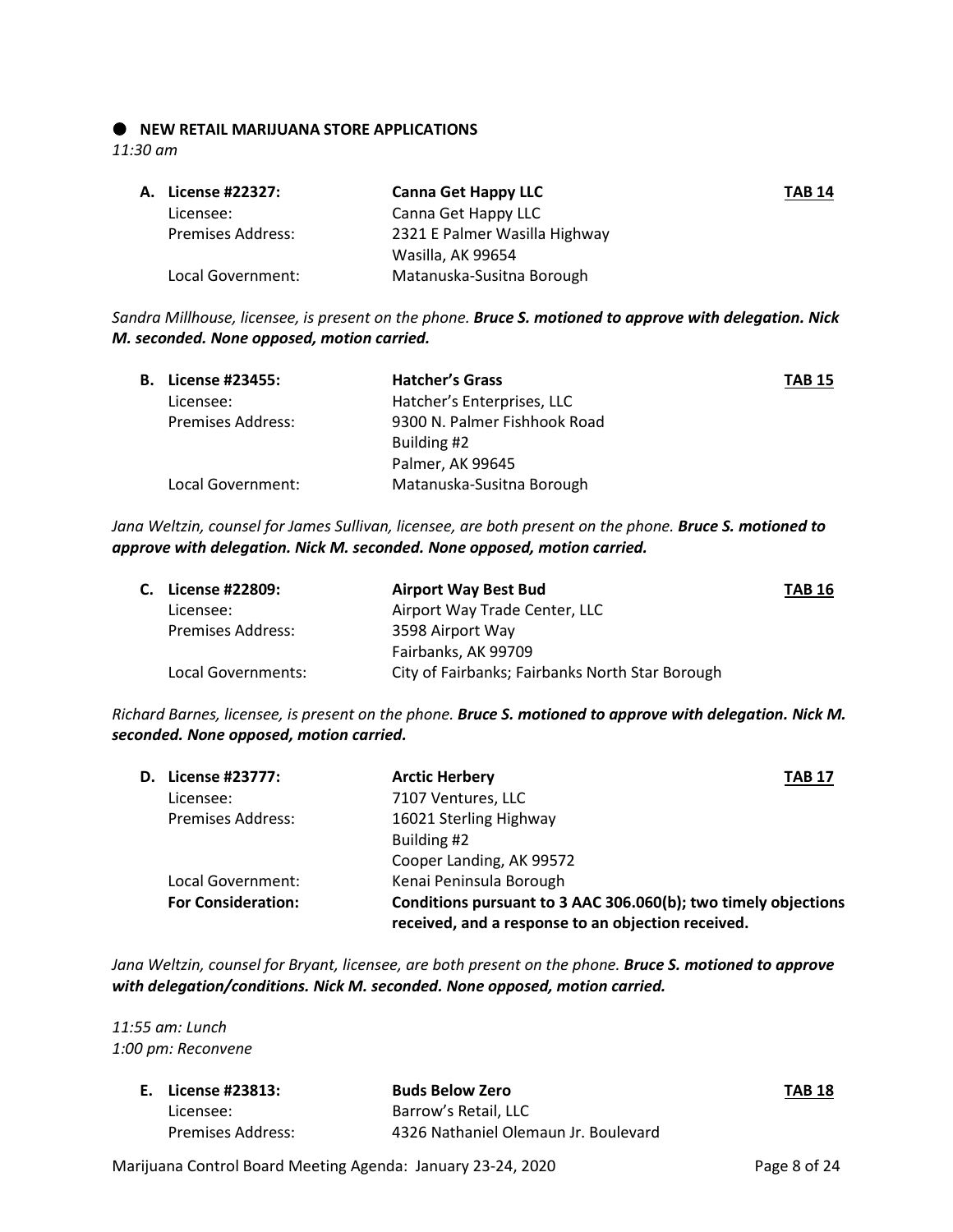|                    | Utqiagvik, AK 99723            |
|--------------------|--------------------------------|
| Local Governments: | Utgiagvik; North Slope Borough |

*Jana Weltzin, counsel for Robert and Jason, licensees, are all present on the phone. Bruce S. motioned to approve with delegation. Nick M. seconded. None opposed, motion carried.*

| F. | License #23821:           | <b>Catalyst Cannabis Company</b>                            | <b>TAB 19</b> |
|----|---------------------------|-------------------------------------------------------------|---------------|
|    | Licensee:                 | Catalyst Retail, LLC                                        |               |
|    | <b>Premises Address:</b>  | 317 Muldoon Road                                            |               |
|    |                           | Anchorage, AK 99504                                         |               |
|    | Local Government:         | <b>Municipality of Anchorage</b>                            |               |
|    | <b>For Consideration:</b> | LG protest pending issuance of approved municipal marijuana |               |
|    |                           | license and a special land use permit for marijuana.        |               |

*Jason Brandeis, counsel for Will Schneider, licensee, are present on the phone. Bruce S. motioned to approve with delegation. Casey D. seconded. None opposed, motion carried.*

| G. License #24049:       | <b>Country Cannabis</b>   | <b>TAB 20</b> |
|--------------------------|---------------------------|---------------|
| Licensee:                | Country Cannabis, LLC     |               |
| <b>Premises Address:</b> | 2323 South Trunk Road     |               |
|                          | Palmer, AK 99645          |               |
| Local Government:        | Matanuska-Susitna Borough |               |

*Jana Weltzin, counsel for Sarah and Jennifer, licensees, are all present on the phone. Bruce S. motioned to approve with delegation. Nick M. seconded. None opposed, motion carried.*

| License #24383:           | Primo<br><b>TAB 21</b>                                                                                                    |
|---------------------------|---------------------------------------------------------------------------------------------------------------------------|
| Licensee:                 | Primo Farms North, LLC                                                                                                    |
| <b>Premises Address:</b>  | 12870 Old Seward Highway, Space 105                                                                                       |
|                           | Anchorage, AK 99515                                                                                                       |
| Local Government:         | Municipality of Anchorage                                                                                                 |
| <b>For Consideration:</b> | Protest from the Municipality pending issuance of an approved<br>municipal marijuana license and special land use permit. |
|                           | н.                                                                                                                        |

*Jana Weltzin, counsel for Dan Ferguson, licensee, are present on the phone. Bruce S. motioned to approve with delegation. Nick M. seconded. None opposed, motion carried.*

 $\bullet$  NEW MARIJUANA TESTING FACILITY APPLICATIONS

*1:29 pm*

| A. License #23634:       | Land & Seas Laboratory         | <b>TAB 22</b> |
|--------------------------|--------------------------------|---------------|
| Licensee:                | Land & Seas Laboratory, LLC    |               |
| <b>Premises Address:</b> | 3516 W Coghlan Circle, Unit #3 |               |
|                          | Wasilla, AK 99623              |               |
| Local Government:        | Matanuska-Susitna Borough      |               |

*Bruce S. motioned to approve with delegation. Nick M. seconded. None opposed, motion carried.*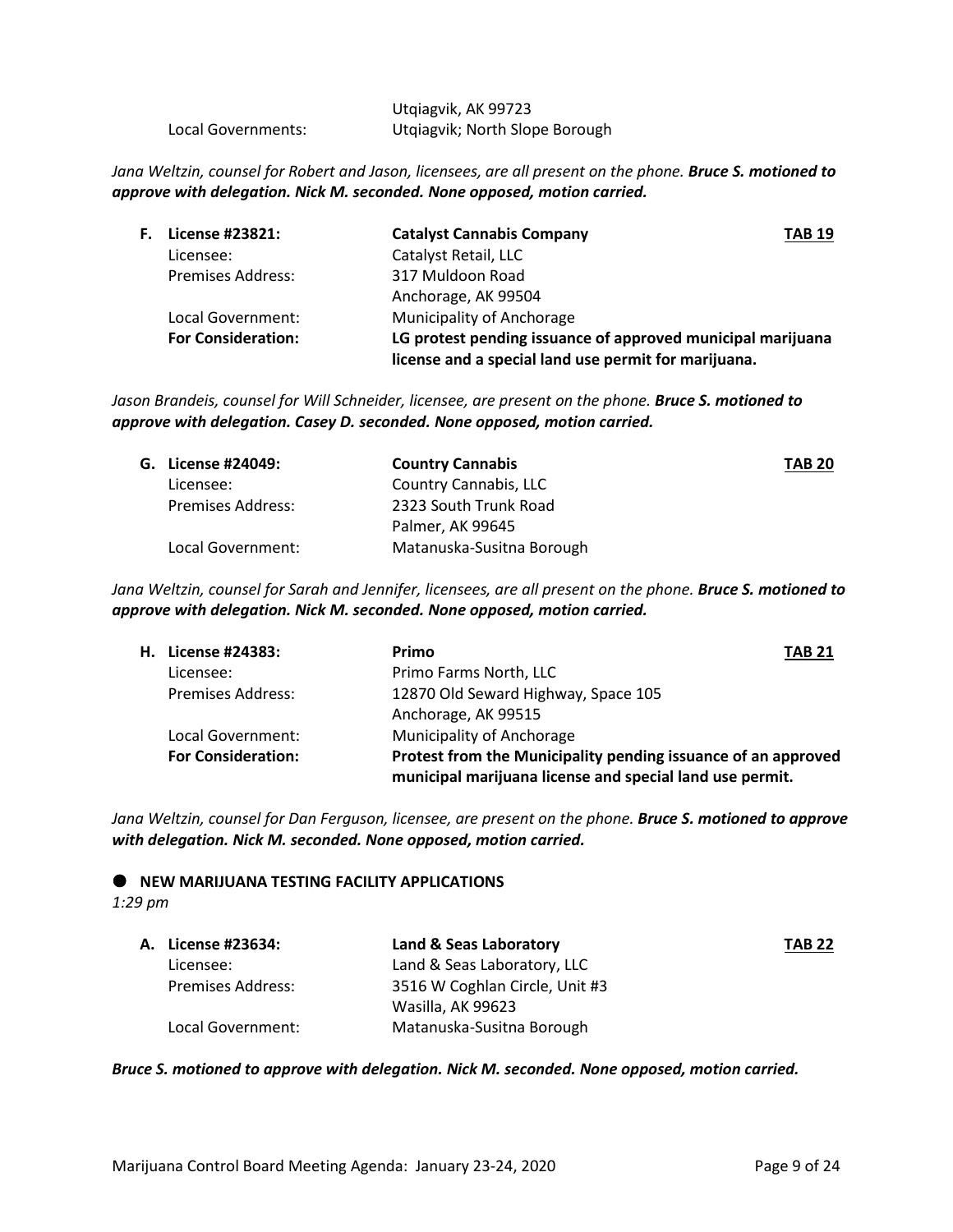# $\bullet$  NEW LICENSE APPLICATIONS FOR RELATED APPLICANTS

*1:41 pm*

| A. License #20827:        | <b>Good Titrations</b>                          | <b>TAB 23</b> |
|---------------------------|-------------------------------------------------|---------------|
| Licensee:                 | FSE, Inc.                                       |               |
| License Type:             | Retail Marijuana Store                          |               |
| <b>Premises Address:</b>  | 506 Merhar Avenue                               |               |
|                           | Fairbanks, AK 99701                             |               |
| Local Government:         | City of Fairbanks; Fairbanks North Star Borough |               |
| <b>For Consideration:</b> | One objection received.                         |               |
|                           |                                                 |               |

*Jana Weltzin, counsel for Brandon Emmett, licensee, are present on the phone. Jana W. explains the nature of the objection. Bruce S. motioned to approve with delegation. Nick M. seconded. None opposed, motion carried.*

| <b>B.</b> License #20829: | <b>Good Titrations</b>                          | <b>TAB 24</b> |
|---------------------------|-------------------------------------------------|---------------|
| Licensee:                 | FSE, Inc.                                       |               |
| License Type:             | <b>Standard Marijuana Cultivation Facility</b>  |               |
| <b>Premises Address:</b>  | 506 Merhar Avenue                               |               |
|                           | Fairbanks, AK 99701                             |               |
| Local Government:         | City of Fairbanks; Fairbanks North Star Borough |               |
| <b>For Consideration:</b> | One objection received.                         |               |

*Jana Weltzin, counsel for Brandon Emmett, licensee, are present on the phone. Bruce S. motioned to approve with delegation. Nick M. seconded. None opposed, motion carried.*

| C. License #20832:        | <b>Good Titrations</b>                          | <b>TAB 25</b> |
|---------------------------|-------------------------------------------------|---------------|
| Licensee:                 | FSE, Inc.                                       |               |
| License Type:             | Marijuana Product Manufacturing Facility        |               |
| <b>Premises Address:</b>  | 506 Merhar Avenue                               |               |
|                           | Fairbanks, AK 99701                             |               |
| Local Government:         | City of Fairbanks; Fairbanks North Star Borough |               |
| <b>For Consideration:</b> | One objection received.                         |               |
|                           |                                                 |               |

*Jana Weltzin, counsel for Brandon Emmett, licensee, are present on the phone. Bruce S. motioned to table products on the MJ-05 that are not packaged individually (cups) to the June 10, 2020 meeting. Nick M. seconded. None opposed, motion carried.*

*Bruce S. motioned to approve the application with delegation. Nick M. seconded. None opposed, motion carried.*

| D. License #23468:        | <b>Green Growcer</b>                                                                                                      | <b>TAB 26</b> |
|---------------------------|---------------------------------------------------------------------------------------------------------------------------|---------------|
| Licensee:                 | <b>SHFT LLC</b>                                                                                                           |               |
| License Type:             | Retail Marijuana Store                                                                                                    |               |
| <b>Premises Address:</b>  | 301 E. Dimond Boulevard, Suite 1A                                                                                         |               |
|                           | Anchorage, AK 99515                                                                                                       |               |
| Local Government:         | Municipality of Anchorage                                                                                                 |               |
| <b>For Consideration:</b> | Protest from the Municipality pending issuance of an approved<br>municipal marijuana license and special land use permit. |               |

Marijuana Control Board Meeting Agenda: January 23-24, 2020 Page 10 of 24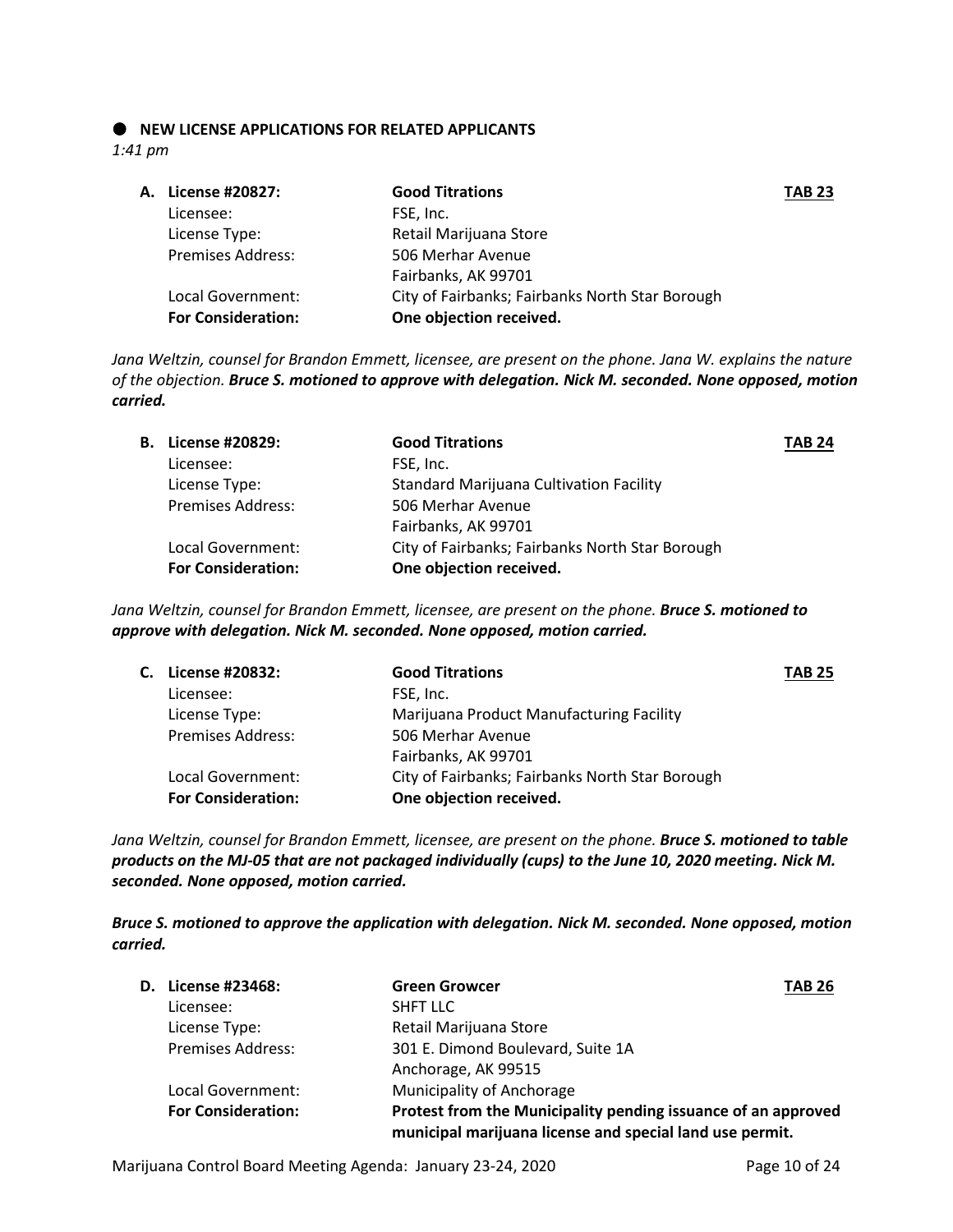*Jana Weltzin, counsel for Rick, licensee, are present on the phone. Bruce S. motioned to approve with delegation. Nick M. seconded. None opposed, motion carried.*

| E. License #23503:        | <b>Green Growcer</b>                                        | <b>TAB 27</b> |
|---------------------------|-------------------------------------------------------------|---------------|
| Licensee:                 | <b>SHFT LLC</b>                                             |               |
| License Type:             | Marijuana Product Manufacturing Facility                    |               |
| <b>Premises Address:</b>  | 301 E Dimond Boulevard, Suite B                             |               |
|                           | Anchorage, AK 99515                                         |               |
| Local Government:         | Municipality of Anchorage                                   |               |
| <b>For Consideration:</b> | LG protest pending issuance of approved municipal marijuana |               |
|                           | license and a special land use permit for marijuana.        |               |

*Jana Weltzin, counsel for Rick, licensee, are present on the phone. Bruce S. motioned to approve products 1-12. Nick M. seconds. None opposed, motion carried.* 

*Bruce S. motioned to approve products 13-25. Nick M. seconded. None opposed, motion carried.*

*Bruce S. motioned to approve the application with delegation. Nick M. seconded. None opposed, motion carried.*

*2:36 pm: Break 2:45 pm: Reconvene*

| F. | License #23988:<br>Licensee: | <b>Green Degree</b><br>HNP, Inc.         | TAB 28        |
|----|------------------------------|------------------------------------------|---------------|
|    | License Type:                | Standard Marijuana Cultivation Facility  |               |
|    | <b>Premises Address:</b>     | 6570 W Trevett Circle #3                 |               |
|    |                              | Wasilla, AK 99623                        |               |
|    | Local Governments:           | Matanuska-Susitna Borough                |               |
|    | G. License #23989:           | <b>The Next Degree</b>                   | <b>TAB 29</b> |
|    | Licensee:                    | HNP, Inc.                                |               |
|    | License Type:                | Marijuana Product Manufacturing Facility |               |
|    | Premises Address:            | 6570 W Trevett Circle #2                 |               |
|    |                              | Wasilla, AK 99623                        |               |
|    | Local Governments:           | Matanuska-Susitna Borough                |               |
|    |                              |                                          |               |

*Kerby Coman, licensee, is present on the phone. Involvement with Alaska Frontier Cannabis #14396. Nick M. motioned to table both applications (Tabs 28 and 29) to the June 10, 2020 meeting. Bruce S. seconded. None opposed, motion carried.*

*April 3, 2020 at 9:55 am: Kerby Coman says that the board has not met the 90 day requirement. Loren J. believes that the board has met the 90 day requirement. Kerby Coman wants an approval with delegation. \*the issue still stands.* 

**OWNERSHIP TRANSFER APPLICATIONS** 

*3:03 pm*

| A. License #10026: | <b>Rainforest Farms</b>        | <b>TAB 30</b> |
|--------------------|--------------------------------|---------------|
| Licensee:          | Turnagain Horticulture Company |               |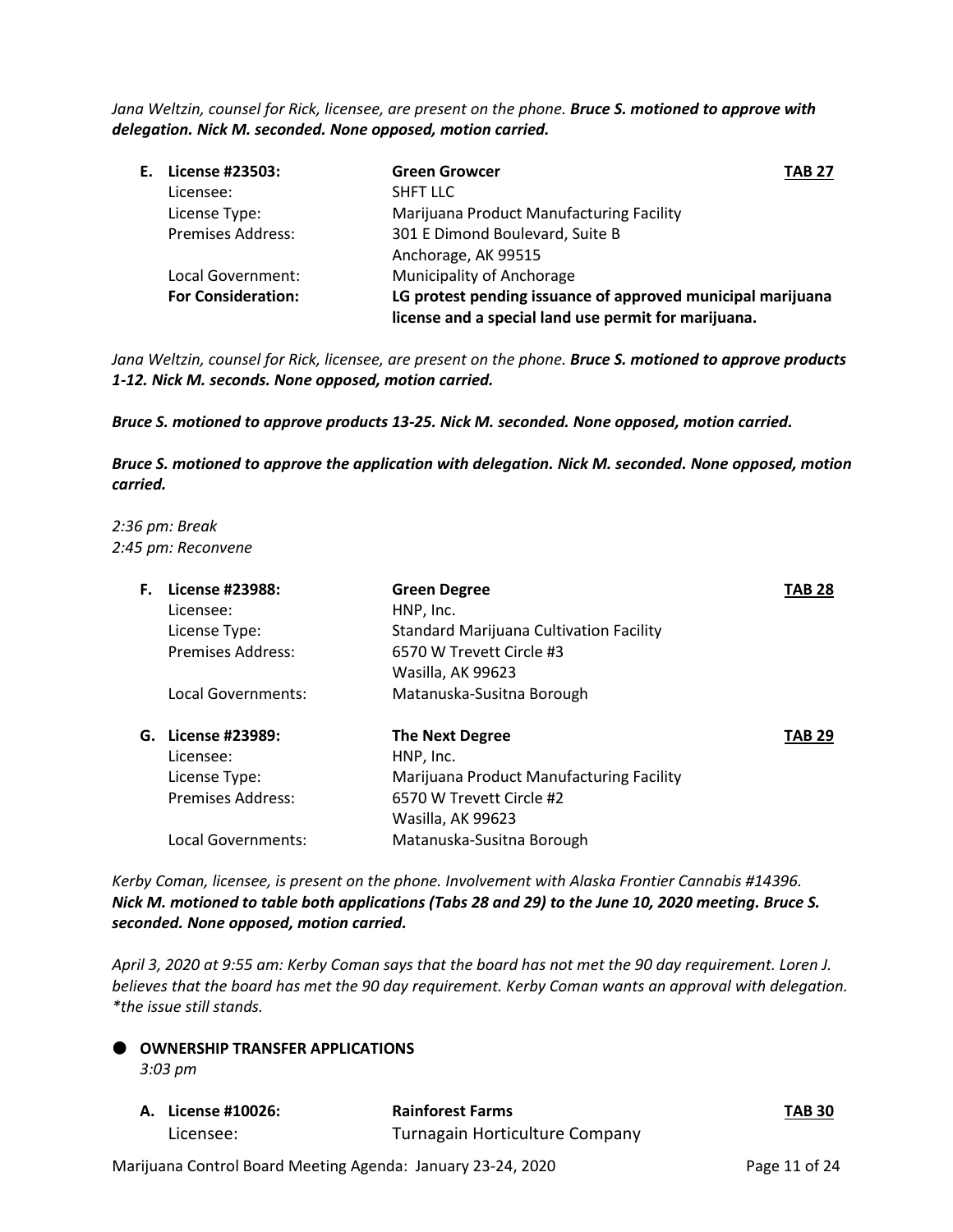| License Type:            | <b>Standard Marijuana Cultivation Facility</b> |
|--------------------------|------------------------------------------------|
| <b>Premises Address:</b> | 5763 Glacier Highway                           |
|                          | Juneau, AK 99801                               |
| Local Government:        | City and Borough of Juneau                     |
| Transferor:              | Rainforest Farms, LLC                          |

James Barrett and Seth Mullen, licensees, are present on the phone. **Bruce S. motioned to approve with** *delegation. Christopher J. seconded. Discussion regarding tax delinquency and litigation with the landlord. Motion failed 2 – 3.*

# *Casey D. motioned to table to the call of the chair. One member opposed, motion carried.*

| В. | License #10136:          | Northern Lights Indoor Gardens, LLC                                                  | <b>TAB 31</b> |
|----|--------------------------|--------------------------------------------------------------------------------------|---------------|
|    | Licensee:                | Northern Lights Indoor Gardens, LLC - Michael Daly at                                |               |
|    |                          | 55% and Lorraine Daly 45%                                                            |               |
|    | License Type:            | <b>Standard Marijuana Cultivation Facility</b>                                       |               |
|    | <b>Premises Address:</b> | 1321 Sawmill Creek Road, Suites M, N, O, and P                                       |               |
|    |                          | Sitka, AK 99835                                                                      |               |
|    | Local Government:        | City and Borough of Sitka                                                            |               |
|    | Transferor:              | Northern Lights Indoor Gardens, LLC - Micah Miller at 50%<br>and Michael Daly at 50% |               |

*Jason Brandeis, counsel for Lorraine Daly, license, are present on the phone. Bruce S. motioned to approve with delegation. Nick M. seconded. None opposed, motion carried.*

| C. License #10138:       | Northern Lights Indoor Gardens, LLC                                                  | TAB 32 |
|--------------------------|--------------------------------------------------------------------------------------|--------|
| Licensee:                | Northern Lights Indoor Gardens, LLC - Michael Daly at                                |        |
|                          | 55% and Lorraine Daly 45%                                                            |        |
| License Type:            | Retail Marijuana Store                                                               |        |
| <b>Premises Address:</b> | 1321 Sawmill Creek Road, Suites N, O, and P                                          |        |
|                          | Sitka, AK 99835                                                                      |        |
| Local Government:        | City and Borough of Sitka                                                            |        |
| Transferor:              | Northern Lights Indoor Gardens, LLC - Micah Miller at 50%<br>and Michael Daly at 50% |        |

*Jason Brandeis, counsel for Lorraine Daly, licensee, are present on the phone. Bruce S. motioned to approve with delegation. Nick M. seconded. None opposed, motion carried.*

| <b>D.</b> License #13416: | <b>Happy Trees, LLC</b>                        | <b>TAB 33</b> |
|---------------------------|------------------------------------------------|---------------|
| Licensee:                 | Roybal Enterprises, LLC                        |               |
| License Type:             | <b>Standard Marijuana Cultivation Facility</b> |               |
| <b>Premises Address:</b>  | 2750 Picket Place                              |               |
|                           | Fairbanks, AK 99709                            |               |
| Local Government:         | Fairbanks North Star Borough                   |               |
| Transferor:               | Happy Trees, LLC                               |               |

*Brandon Roybal, licensee, is present on the phone. Bruce S. motioned to approve with delegation. Nick M. seconded. None opposed, motion carried.*

| E. License #13864:                                          | Simple House, LLC | <b>TAB 34</b> |
|-------------------------------------------------------------|-------------------|---------------|
| Marijuana Control Board Meeting Agenda: January 23-24, 2020 |                   | Page 12 of 24 |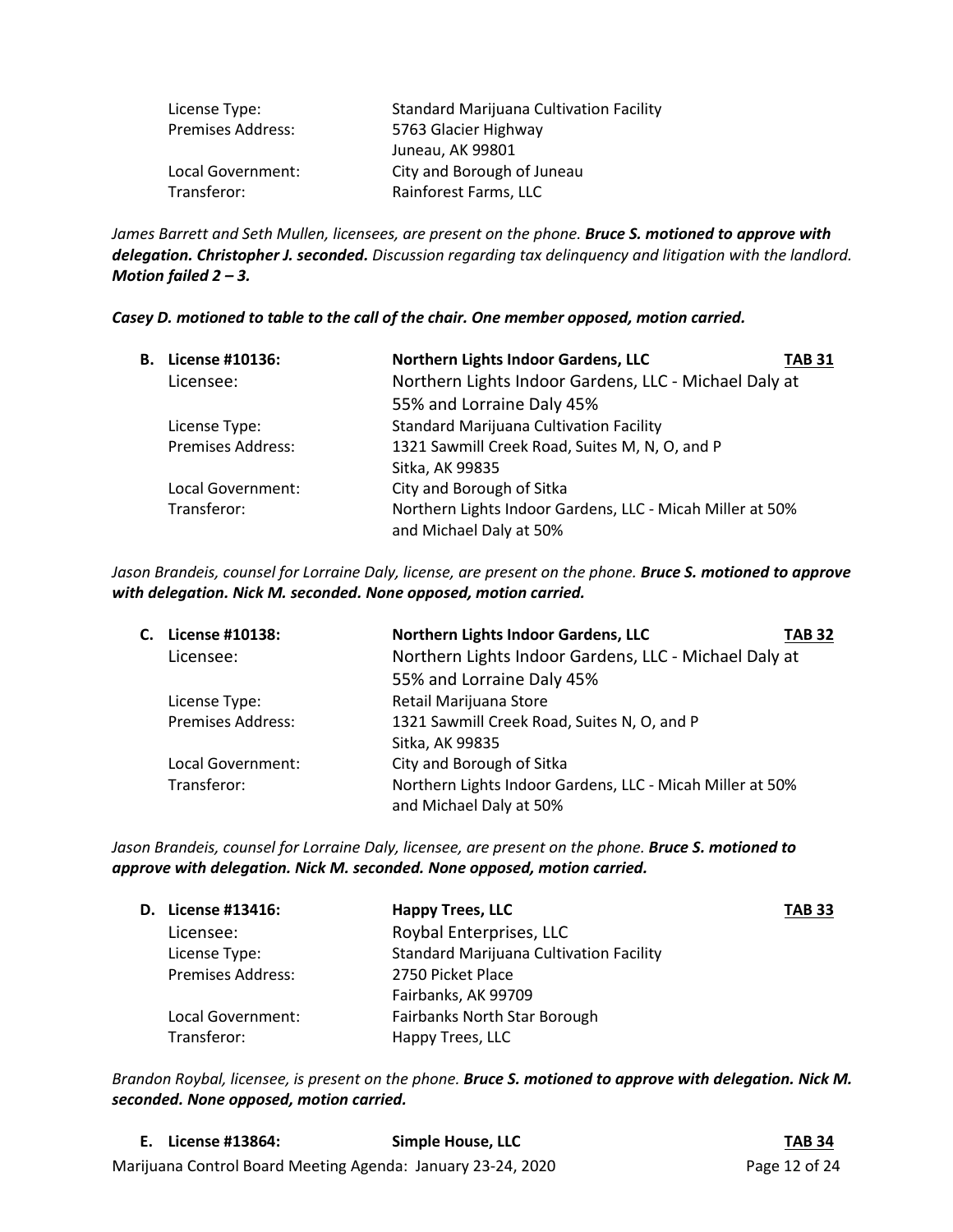| Licensee:                | Simple House, LLC - Mark Oppegaard 100%           |
|--------------------------|---------------------------------------------------|
| License Type:            | Limited Marijuana Cultivation Facility            |
| <b>Premises Address:</b> | 6511 Hemlock Drive                                |
| Local Government:        | Matanuska-Susitna Borough                         |
| Transferor:              | Simple House, LLC - Dane Ferguson at 50% and Mark |
|                          | Oppegaard at 50%.                                 |

*Jana Weltzin, counsel for Mark Oppegaard, licensee, are present on the phone. Bruce S. motioned to approve with delegation. Christopher J. seconded. Christopher J. opposed, motion carried 4-1.*

| <b>F.</b> License #14099: | <b>Frosty Flower</b>                      | <b>TAB 35</b> |
|---------------------------|-------------------------------------------|---------------|
| Licensee:                 | Frosty Enterprises, LLC                   |               |
| License Type:             | Limited Marijuana Cultivation Facility    |               |
| <b>Premises Address:</b>  | 9300 N. Palmer-Fishhook Road              |               |
|                           | Palmer, AK 99645                          |               |
| Local Government:         | Matanuska-Susitna Borough                 |               |
| Transferor:               | James P. Sullivan- DBA: The Frosty Flower |               |

*Jana Weltzin, counsel for James Sullivan, licensee, are present on the phone. Bruce S. motioned to approve with delegation. Christopher J. seconded. None opposed, motion carried.*

# $\bullet$  LICENSE CONVERSION APPLICATIONS

*3:46 pm*

| А. | License #11920:              | <b>Voodoo Cannabis Company</b>                 | <b>TAB 36</b> |
|----|------------------------------|------------------------------------------------|---------------|
|    | Licensee:                    | Alaska Joint Ventures, LLC                     |               |
|    | <b>Current License Type:</b> | Limited Marijuana Cultivation Facility         |               |
|    | New License Type:            | <b>Standard Marijuana Cultivation Facility</b> |               |
|    | <b>Premises Address:</b>     | 7801 Schoon Street, Unit D                     |               |
|    | Local Government:            | Municipality of Anchorage                      |               |

*Colleen Howard, president of the LLC, is present on the phone. Bruce S. motioned to approve with delegation. Casey D. seconded. None opposed, motion carried.*



 **LICENSE RENEWAL APPLICATIONS** *3:52 pm*

# **A. Notices of Violation Received**

| 1. | License #10310:           | <b>Danish Gardens, LLC</b>                                                                                                                       | TAB 37 |
|----|---------------------------|--------------------------------------------------------------------------------------------------------------------------------------------------|--------|
|    | Licensee:                 | Danish Gardens, LLC                                                                                                                              |        |
|    | License Type:             | <b>Standard Marijuana Cultivation Facility</b>                                                                                                   |        |
|    | <b>Premises Address:</b>  | 2430 Cinnabar Loop                                                                                                                               |        |
|    |                           | Anchorage, AK 99507                                                                                                                              |        |
|    | Local Government:         | <b>Municipality of Anchorage</b>                                                                                                                 |        |
|    | <b>For Consideration:</b> | Two NOVs for delinquent taxes, two NOVs for odor complaints,<br>one NOV for tracking in METRC. Applicant not present at January<br>2020 Meeting. |        |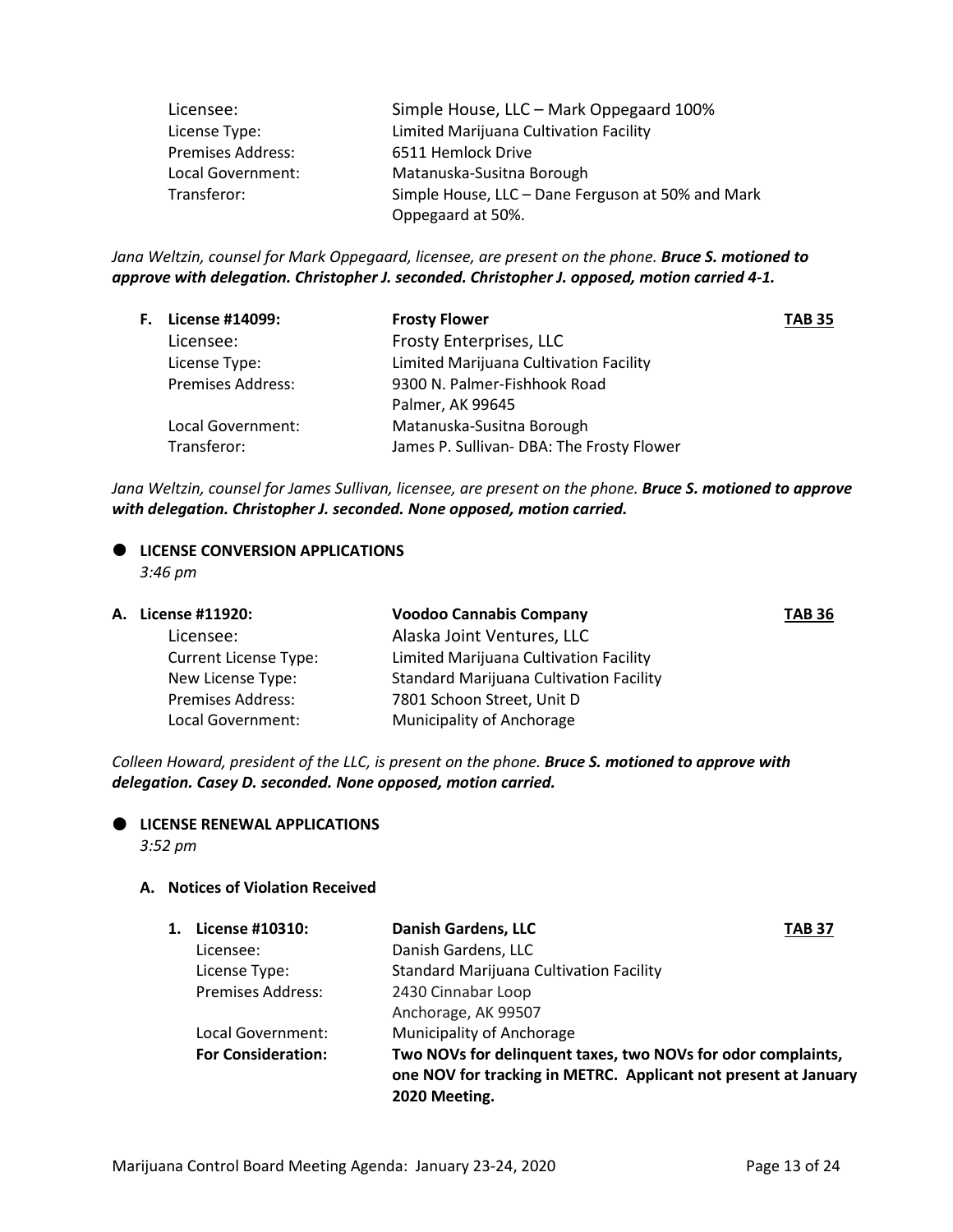*Licensee is not present. Bruce S. motioned to approve. Nick M. seconded. Tabled to April 3, 2020 meeting while staff attempts to notify the licensee again.* 

*April 3, 2020 at 9:58 am: Licensee is still not present. Carrie Craig says that staff sent an email notification at 4:05 pm the previous day and provides a quick history of notifications to the licensee.*

- *October 25, 2019: via email. Notified that they are required to be present for the November meeting due to delinquent taxes.*
- *January 14, 2020: via email. Notified that the renewal was on the November 19, 2019 and no one was present. Required to be available for January 23 and 24, 2020 meeting.*
- *January 15, 2020: via email in response to voicemail from the licensee. Staff confirms they are on the agenda and suggests that they update the board with the things they mentioned in the voicemail.*

*The board asks that Enforcement check out the location and METRC then report back to the board at the next meeting.*

# **OPERATING PLAN CHANGES**

*4:00 pm*

| <b>A.</b> License #10015: | <b>Greatland Ganja, LLC</b>                    | <b>TAB 38</b> |
|---------------------------|------------------------------------------------|---------------|
| Licensee:                 | Greatland Ganja, LLC                           |               |
| License Type:             | <b>Standard Marijuana Cultivation Facility</b> |               |
| <b>Premises Address:</b>  | 56475 Sterling Highway                         |               |
|                           | Kasilof, AK 99610                              |               |
| Local Governments:        | Kenai Peninsula Borough                        |               |
|                           |                                                |               |

*Jana Weltzin, counsel for Mr. Able and Leis, licensees, are present on the phone. Bruce S. motioned to approve with delegation – inspection is required. Nick M. seconded. None opposed, motion carried.*

*4:15 pm: Adjourned*

*April 3, 2020 at 9:00 am: Reconvene*

*Christopher J. motions to go into Executive Session to discuss license #22150. Bruce S. seconds. None opposed, motion carries. Executive Session begins 9:01 am and ends 9:53 am. Judith Conte, counsel for the objecting party, is present on the phone. Jason Brandis, counsel for the licensee, is present as well. Bruce S. motions to approve with delegation. Christopher J. seconds. Christopher J. and Loren J. are opposed, motion carries 3-2.*

| License #22150:                                                                | <b>Top Shelf Herbs of Alaska LLC</b>                           |  |
|--------------------------------------------------------------------------------|----------------------------------------------------------------|--|
| Licensee:                                                                      | Top Shelf Herbs of Alaska LLC                                  |  |
| License Type:                                                                  | Retail Marijuana Store                                         |  |
| <b>Premises Address:</b>                                                       | 901 Photo Avenue, Suite A                                      |  |
|                                                                                | Anchorage, AK 99503                                            |  |
| Local Governments:                                                             | Municipality of Anchorage                                      |  |
| <b>For Consideration:</b>                                                      | At the January meeting, the board rescinded the delegation and |  |
| tabled this matter to the April meeting to consider Enforcement's conclusions. |                                                                |  |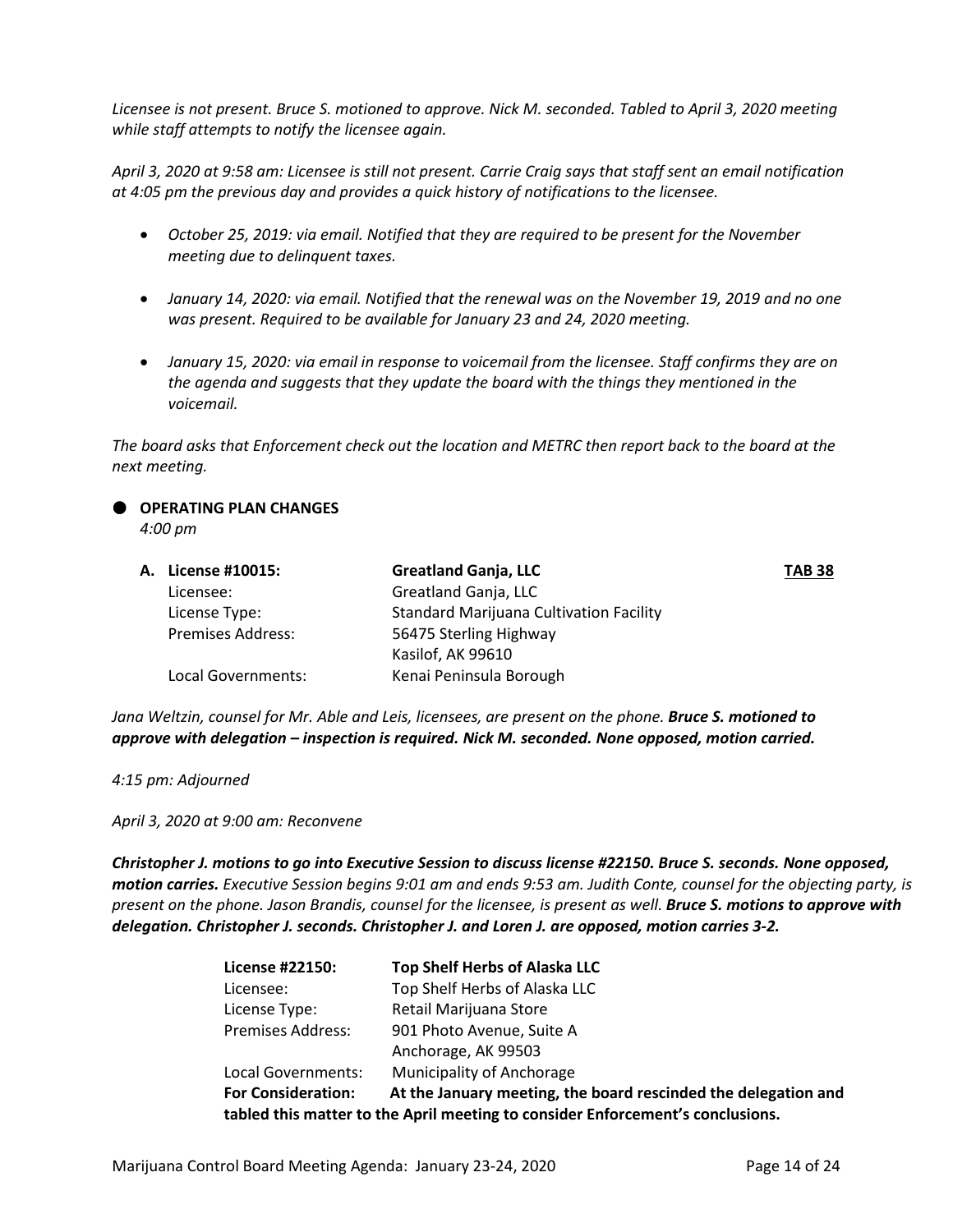*9:59 am*

| <b>B.</b> License #10137: | <b>Pine Street Cannabis Company</b>            | <b>TAB 39</b> |
|---------------------------|------------------------------------------------|---------------|
| Licensee:                 | Croy's Enterprises, LLC                        |               |
| License Type:             | <b>Standard Marijuana Cultivation Facility</b> |               |
| <b>Premises Address:</b>  | 36130 Pine Street                              |               |
|                           | Soldotna, AK 99669-8524                        |               |
| Local Governments:        | Kenai Peninsula Borough                        |               |

*Licensee is not present until 10:40 am. Bruce S. motioned to approve with delegation. Nick M. seconded. None opposed, motion carried.*

| C. License #10271:       | <b>Top Hat Concentrates, LLC</b>         | <b>TAB 40</b> |
|--------------------------|------------------------------------------|---------------|
| Licensee:                | Top Hat Concentrates, LLC                |               |
| License Type:            | Marijuana Product Manufacturing Facility |               |
| <b>Premises Address:</b> | 2315 Industrial Boulevard, Suite B       |               |
|                          | Juneau, AK 99801                         |               |
| Local Governments:       | City and Borough of Juneau               |               |

*Jana Weltzin, counsel for the licensee, John, are both present on the phone. Bruce S. motioned to approve with delegation. Nick M. seconded. None opposed, motion carried.*

| <b>D.</b> License #10647: | Alaska Herb Garden                             | <b>TAB 41</b> |
|---------------------------|------------------------------------------------|---------------|
| Licensee:                 | Eden Management Group, LLC                     |               |
| License Type:             | <b>Standard Marijuana Cultivation Facility</b> |               |
| <b>Premises Address:</b>  | 6511 Arctic Spur Road                          |               |
|                           | Anchorage, AK 99518                            |               |
| Local Governments:        | Municipality of Anchorage                      |               |

*Jana Weltzin, counsel for the licensee, Boyd, are both present on the phone. Bruce S. motioned to approve with delegation. Nick M. seconded. None opposed, motion carried.*

| E. License #10856:       | <b>Raspberry Roots</b>                   | <b>TAB 42</b> |
|--------------------------|------------------------------------------|---------------|
| Licensee:                | Raspberry Roots, LLC                     |               |
| License Type:            | Marijuana Product Manufacturing Facility |               |
| <b>Premises Address:</b> | 501 Raspberry Road, Suite 102            |               |
|                          | Anchorage, AK 99518                      |               |
| Local Governments:       | Municipality of Anchorage                |               |

*Jana Weltzin, counsel for the licensee, are both present on the phone. Bruce S. motioned to approve with delegation. Nick M. seconded. None opposed, motion carried.*

| <b>F.</b> License #11547: | <b>Cloudberry Cannabis</b>       | <b>TAB 43</b> |
|---------------------------|----------------------------------|---------------|
| Licensee:                 | Lily Shimek; Joseph Shimek       |               |
| License Type:             | Retail Marijuana Store           |               |
| <b>Premises Address:</b>  | 3307 Spenard Road                |               |
|                           | Anchorage, AK 99503              |               |
| Local Government:         | <b>Municipality of Anchorage</b> |               |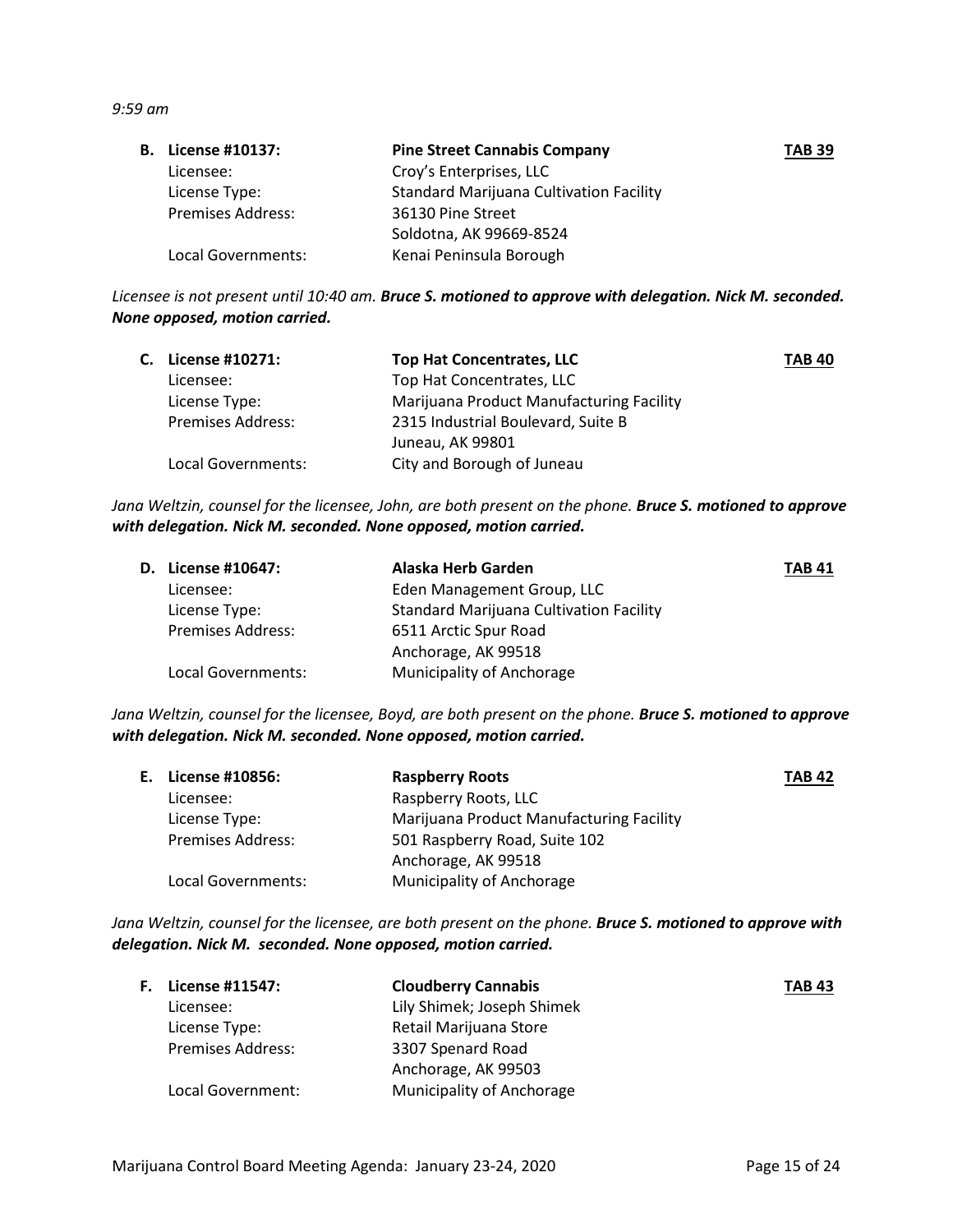*Licensee is not present until 10:42 am. Bruce S. motioned to approve with delegation. Nick M. seconded. None opposed, motion carried.*

| G. License #12173:        | <b>Northern Lights Cultvation 2</b><br><b>TAB 44</b>          |  |
|---------------------------|---------------------------------------------------------------|--|
| Licensee:                 | Jesse Hoyt, Jacob G Rodriguez                                 |  |
| License Type:             | <b>Standard Marijuana Cultivation Facility</b>                |  |
| <b>Premises Address:</b>  | 4705 N Tongass Highway, Apartment 1                           |  |
|                           | Ketchikan, AK 99901                                           |  |
| Local Government:         | City of Ketchikan, Ketchikan Gateway Borough                  |  |
| <b>For Consideration:</b> | MJ-15 Operating Plan Change. Applicant not present at January |  |
|                           | 2020 meeting.                                                 |  |

*Licensee is not present. Bruce S. motioned to approve with delegation. Nick M. seconded.* 

|                          | <b>AKO Farms, LLC</b>                          | <b>TAB 45</b> |
|--------------------------|------------------------------------------------|---------------|
| Licensee:                | AKO Farms, LLC                                 |               |
| License Type:            | <b>Standard Marijuana Cultivation Facility</b> |               |
| <b>Premises Address:</b> | 1210 Beardslee Way                             |               |
|                          | Sitka, AK 99835                                |               |
| Local Government:        | City and Borough of Sitka                      |               |
|                          | H. License #12253:                             |               |

*Mr. Brown, licensee, is present on the phone. Bruce S. motioned to approve with delegation. Nick M. seconded. None opposed, motion carried.*

| License #12680:           | <b>Glacier Bay Farms</b>                                      | <b>TAB 46</b> |
|---------------------------|---------------------------------------------------------------|---------------|
| Licensee:                 | Carol J Waldo                                                 |               |
| License Type:             | <b>Standard Marijuana Cultivation Facility</b>                |               |
| <b>Premises Address:</b>  | 17 Helms Loop Spur                                            |               |
|                           | Haines, AK 99827                                              |               |
| Local Governments:        | Haines Borough                                                |               |
| <b>For Consideration:</b> | Consideration of MJ-15. Applicant not present at January 2020 |               |
|                           | Meeting.                                                      |               |

*Carol Waldo, licensee is not present until 10:45 am. Bruce S. motioned to approve with delegation – to verify that the waste is properly being disposed. Casey D. seconded. None opposed, motion carried.*

| License #12769:          | <b>Secret Garden Cannabis</b>            | <b>TAB 47</b> |
|--------------------------|------------------------------------------|---------------|
| Licensee:                | Axion Enterprises, LLC                   |               |
| License Type:            | Marijuana Product Manufacturing Facility |               |
| <b>Premises Address:</b> | 726 E. 15 <sup>th</sup> Avenue, Suite 2  |               |
|                          | Anchorage, AK 99501                      |               |
| Local Government:        | Municipality of Anchorage                |               |

*Jana Weltzin, counsel for James Thornton, licensee, are both present on the phone. Bruce S. motioned to approve with delegation. Casey D. seconded. None opposed, motion carried.*

*10:20 am: Break 10:25 am: Reconvene*

| K. License #14396: | Alaska Frontier Cannabis, LLC<br><b>TAB 48</b> |
|--------------------|------------------------------------------------|
|--------------------|------------------------------------------------|

Marijuana Control Board Meeting Agenda: January 23-24, 2020 Page 16 of 24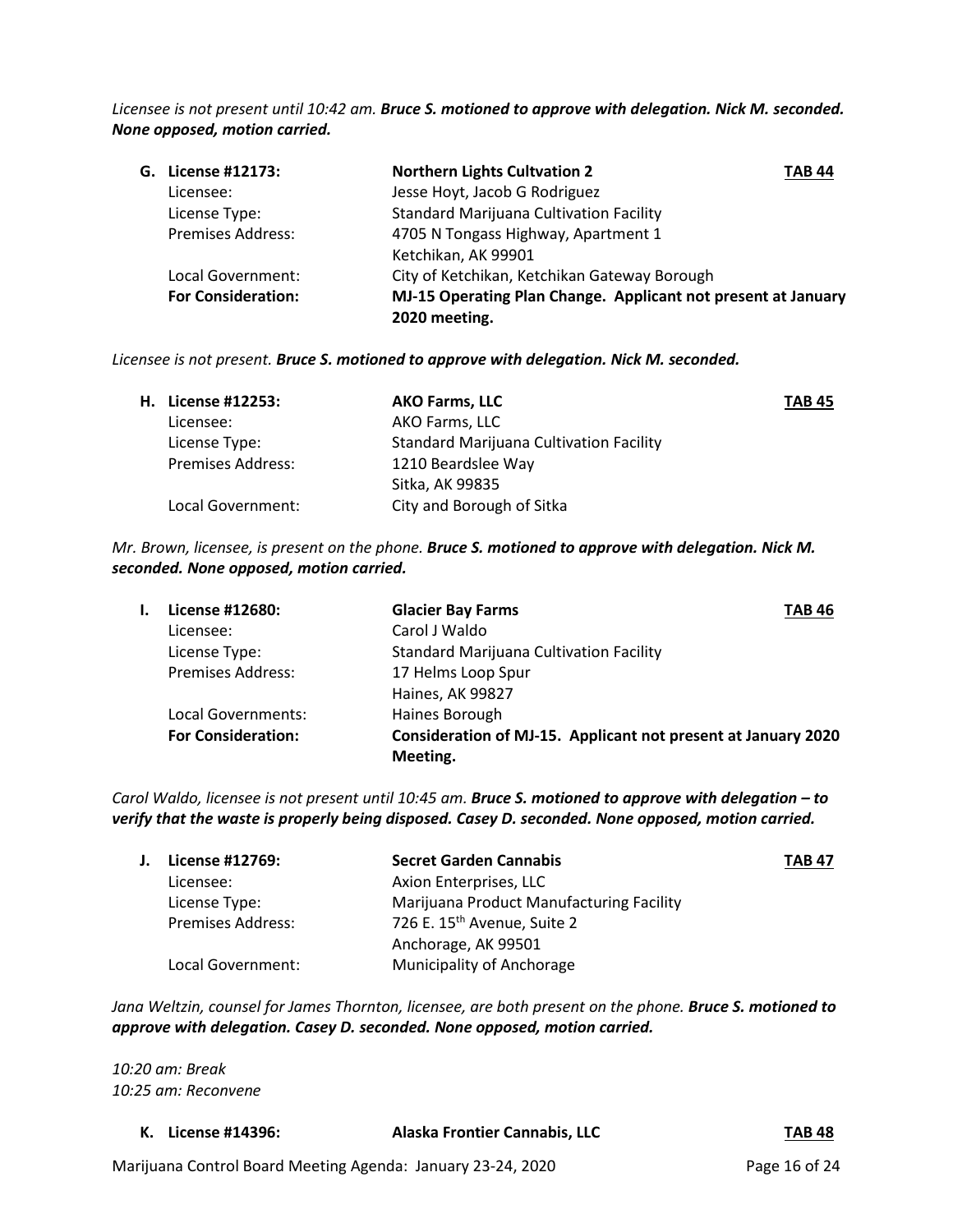| Licensee:                | Alaska Frontier Cannabis, LLC                  |
|--------------------------|------------------------------------------------|
| License Type:            | <b>Standard Marijuana Cultivation Facility</b> |
| <b>Premises Address:</b> | 6570 W Trevett Circle, Suite C                 |
|                          | Wasilla, AK 99623                              |
| Local Governments:       | Matanuska-Susuitna Borough                     |

*Kerby Coman, Ms. Hallock (attorney), Mays want to withdraw the MJ-14. Nick M. motioned to approve. Casey D. seconded. Loren J. opposed, Bruce S. doesn't comment. Motion carried, 3-1.*

| L. | License #14432:          | <b>Herban Extracts, LLC</b>              | <b>TAB 49</b> |
|----|--------------------------|------------------------------------------|---------------|
|    | Licensee:                | Herban Extracts, LLC                     |               |
|    | License Type:            | Marijuana Product Manufacturing Facility |               |
|    | <b>Premises Address:</b> | 14927 Kenai Spur Highway                 |               |
|    |                          | Kenai, AK 99611                          |               |
|    | Local Governments:       | City of Kenai; Kenai Peninsula Borough   |               |

*Jana Weltzin, counsel Lisa Coates, licensee, are both present on the phone. Nick M. motioned to approve with delegation. Christopher J. seconded. Bruce S. opposed. Motion carried, 4-1.*

| M. License #14467:       | <b>Tanana Herb Company, LLC</b>                 | <b>TAB 50</b> |
|--------------------------|-------------------------------------------------|---------------|
| Licensee:                | Tanana Herb Company, LLC                        |               |
| License Type:            | <b>Standard Marijuana Cultivation Facility</b>  |               |
| <b>Premises Address:</b> | 1200 Well Street                                |               |
|                          | Fairbanks, AK 99701-2835                        |               |
| Local Governments:       | City of Fairbanks; Fairbanks North Star Borough |               |

*Leslie Dunley, licensee, is not present until 10:45 am. Bruce S. motioned to approve with delegation. Nick M. seconded. None opposed, motion carried.*

| N. License #17445:       | <b>Two Birds One Stoned</b>            | <b>TAB 51</b> |
|--------------------------|----------------------------------------|---------------|
| Licensee:                | Dreaming Tree Farms, LLC               |               |
| License Type:            | Limited Marijuana Cultivation Facility |               |
| <b>Premises Address:</b> | 338 Ream Lane                          |               |
|                          | Fairbanks, AK 99712                    |               |
| Local Governments:       | Fairbanks North Star Borough           |               |

*The licensee is not present until 1:32 pm. Bruce S. motioned to approve with delegation. Nick M. seconded. None opposed, motion carried.*

| O. License #19204:       | Mikey's Place, LLC                             | <b>TAB 52</b> |
|--------------------------|------------------------------------------------|---------------|
| Licensee:                | Mikey's Place, LLC                             |               |
| License Type:            | <b>Standard Marijuana Cultivation Facility</b> |               |
| <b>Premises Address:</b> | 30353 N. Willow Fishhook Road, Building B      |               |
|                          | Willow, AK 99688                               |               |
| Local Governments:       | Matanuska-Susitna Borough                      |               |

*Mr. Eubanks, licensee, is present on the phone. Bruce S. motioned to approve with delegation. Nick M. seconded. None opposed, motion carried.*

### $\bullet$  NEW PRODUCTS

Marijuana Control Board Meeting Agenda: January 23-24, 2020 Page 17 of 24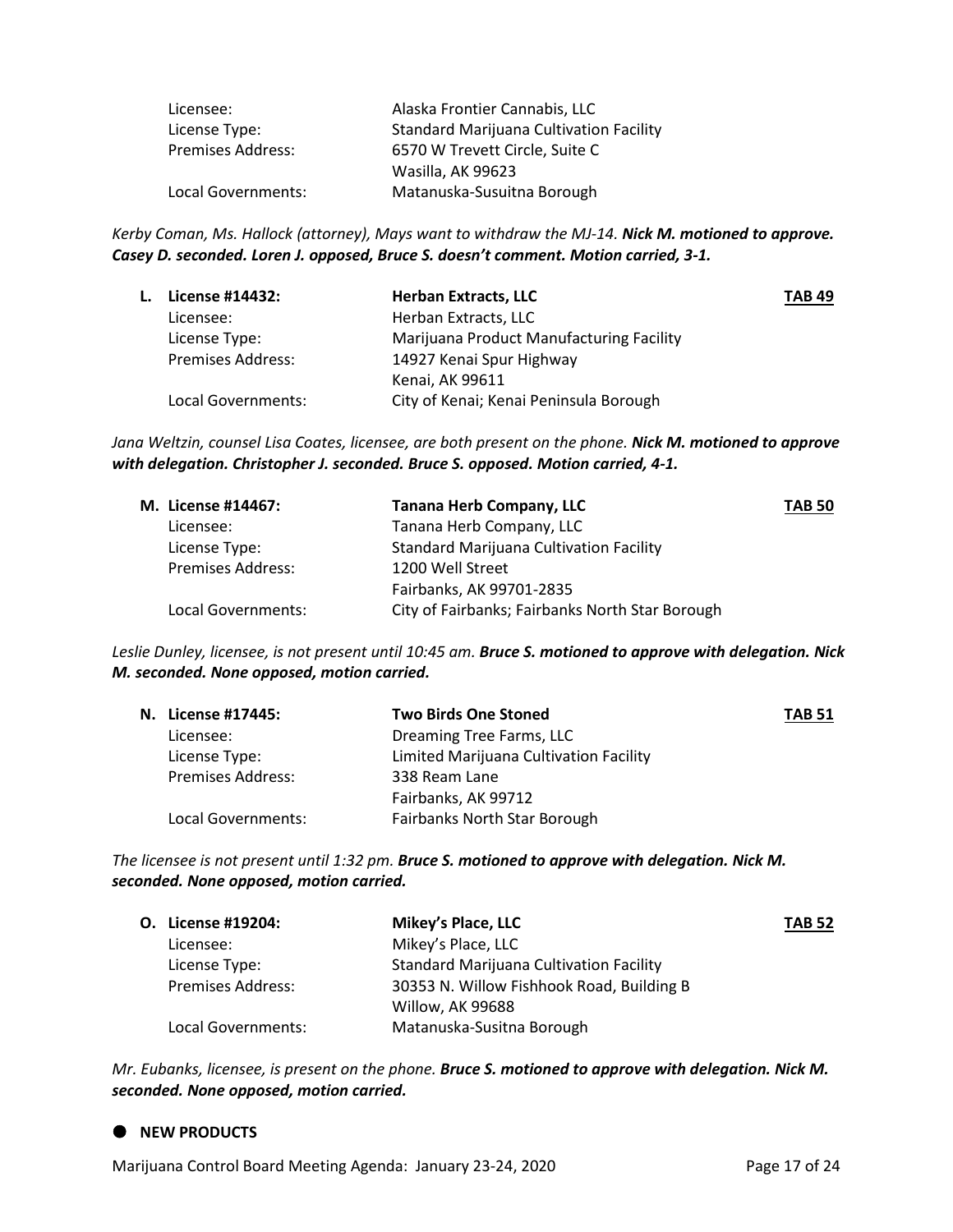*10:51 am*

| <b>A.</b> License #10082: | Einstein Labs                            | <b>TAB 53</b> |
|---------------------------|------------------------------------------|---------------|
| Licensee:                 | Einstein Enterprises, Inc.               |               |
| License Type:             | Marijuana Product Manufacturing Facility |               |
| <b>Premises Address:</b>  | 2939 Porcupine Drive, Suite B            |               |
|                           | Anchorage, AK 99501-3118                 |               |
| Local Governments:        | Municipality of Anchorage                |               |

*Justin, licensee, is present on the phone. Bruce S. motioned to approve. Christopher J. seconded. None opposed, motion carried.*

| <b>B.</b> License #10271: | <b>Top Hat Concentrates, LLC</b>         | <b>TAB 54</b> |
|---------------------------|------------------------------------------|---------------|
| Licensee:                 | Top Hat Concentrates, LLC                |               |
| License Type:             | Marijuana Product Manufacturing Facility |               |
| <b>Premises Address:</b>  | 2315 Industrial Boulevard, Suite B       |               |
|                           | Juneau, AK 99801                         |               |
| Local Governments:        | City and Borough of Juneau               |               |

*Jana Weltzin, counsel for John, licensee, are both present on the phone. Bruce S. motioned to approve. Christopher J. seconded. None opposed, motion carried.*

| C. License #12254:       | <b>Lady Gray Gourmet Medibles</b>        | <b>TAB 55</b> |
|--------------------------|------------------------------------------|---------------|
| Licensee:                | Lady Gray, LLC                           |               |
| License Type:            | Marijuana Product Manufacturing Facility |               |
| <b>Premises Address:</b> | 36322 Pine Street, Suite 1               |               |
|                          | Soldotna, AK 99669                       |               |
| Local Governments:       | Kenai Peninsula Borough                  |               |

*Jana Weltzin, counsel for Tasha, licensee, are both present on the phone. Bruce S. motioned to approve with delegation – changing the label. ? seconded. None opposed, motion carried.*

| <b>D.</b> License #12769: | <b>Secret Garden Cannabis</b>             | <b>TAB 56</b> |
|---------------------------|-------------------------------------------|---------------|
| Licensee:                 | Axion Enterprises, LLC                    |               |
| License Type:             | Marijuana Product Manufacturing Facility  |               |
| <b>Premises Address:</b>  | 726 East 15 <sup>th</sup> Avenue, Suite 2 |               |
|                           | Anchorage, AK 99501                       |               |
| Local Government:         | <b>Municipality of Anchorage</b>          |               |

*Jana Weltzin, counsel for James Thornton, licensee, are both present on the phone. 1) Bruce S. motioned to approve. Nick M. seconded. Christopher J. and Casey D. opposed. Motion carried, 3-2. 2) Remaining products: Bruce S. motioned to approve. Nick M. seconded. None opposed, motion carried.*

| E. License #14432:       | <b>Herban Extracts, LLC</b>              | <b>TAB 57</b> |
|--------------------------|------------------------------------------|---------------|
| Licensee:                | Herban Extracts, LLC                     |               |
| License Type:            | Marijuana Product Manufacturing Facility |               |
| <b>Premises Address:</b> | 14927 Kenai Spur Highway                 |               |
|                          | Kenai, AK 99611                          |               |
| Local Governments:       | City of Kenai; Kenai Peninsula Borough   |               |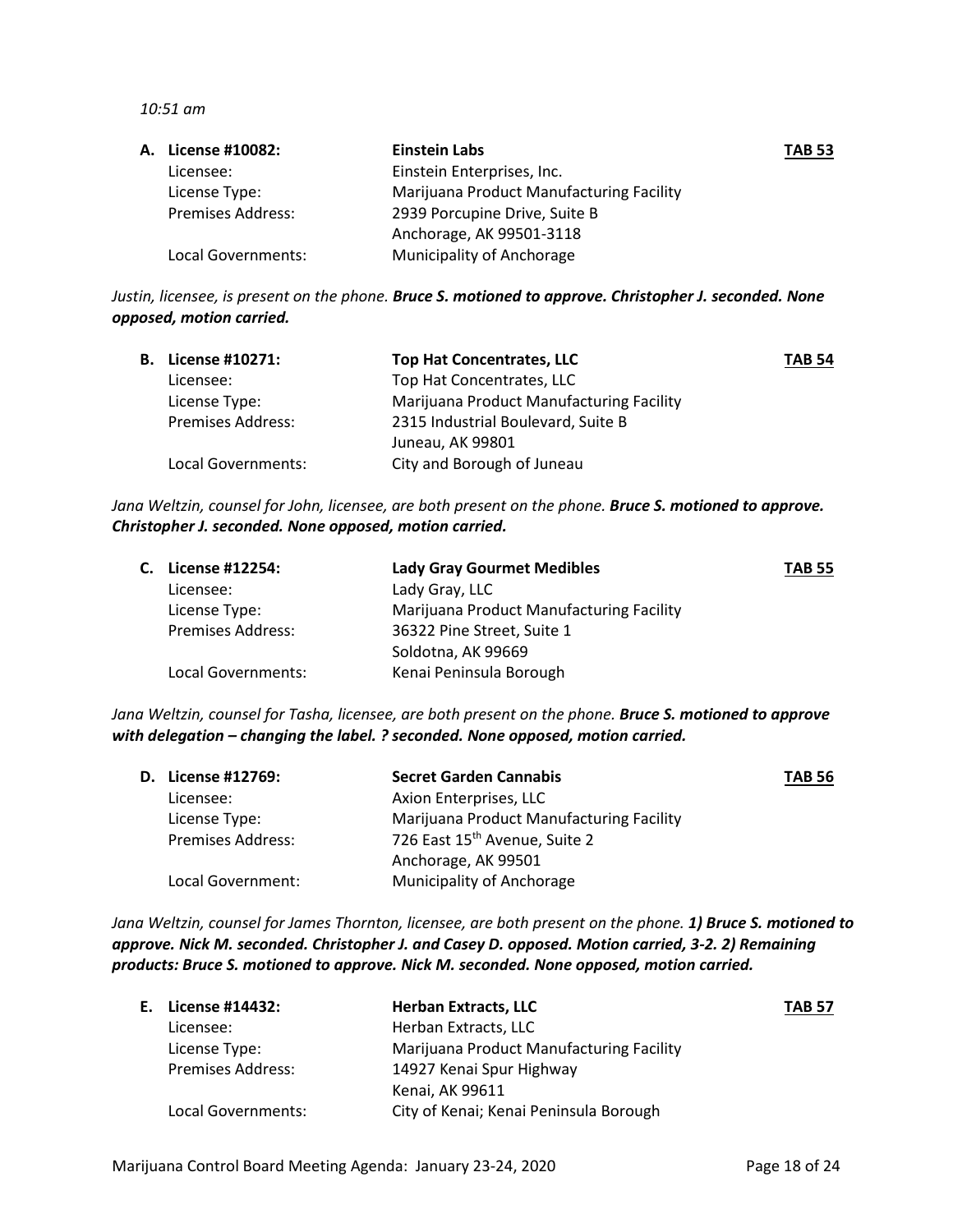*Jana Weltzin, counsel for Lisa, licensee, are both present on the phone. Bruce S. motioned to approve. Nick M. seconded. None opposed, motion carried.*

| <b>F.</b> License #17336: | <b>Great Northern Manufacturing, Inc.</b> | <b>TAB 58</b> |
|---------------------------|-------------------------------------------|---------------|
| Licensee:                 | Great Northern Manufacturing, Inc.        |               |
| License Type:             | Marijuana Product Manufacturing Facility  |               |
| <b>Premises Address:</b>  | 7031 Arctic Boulevard, Suite 100          |               |
|                           | Anchorage, AK 99518                       |               |
| Local Government:         | Municipality of Anchorage                 |               |

*John Redden is present on the phone. Bruce S. motioned to approve. Nick M. seconded. None opposed, motion carried.*

| G. License #17389:       | <b>Kreative Konfections LLC</b>          | <b>TAB 59</b> |
|--------------------------|------------------------------------------|---------------|
| Licensee:                | Kreative Konfections LLC                 |               |
| License Type:            | Marijuana Product Manufacturing Facility |               |
| <b>Premises Address:</b> | 702301 S. Knik-Goose Bay Road, #5        |               |
|                          | Wasilla, AK 99654-0492                   |               |
| Local Government:        | Matanuska-Susitna Borough                |               |

*Janney, licensee, is present on the phone. Bruce S. motioned to approve. Nick M. seconded. None opposed, motion carried.*

| H. License #19372:       | <b>Red Run Cannabis Cultivators, LLC</b> | <b>TAB 60</b> |
|--------------------------|------------------------------------------|---------------|
| Licensee:                | Red Run Cannabis Cultivators, LLC        |               |
| License Type:            | Marijuana Product Manufacturing Facility |               |
| <b>Premises Address:</b> | 12516 Kenai Spur Highway, Suite A        |               |
|                          | Kenai, AK 99611                          |               |
| Local Governments:       | City of Kenai; Kenai Peninsula Borough   |               |
|                          |                                          |               |

*Mark Thlier, licensee, is not present until 11:52 am. Bruce S. motioned to approve. Nick M. seconded. None opposed, motion carried.*

| License #19728:          | <b>Cosmic SeaWeed, LLC</b>               | <b>TAB 61</b> |
|--------------------------|------------------------------------------|---------------|
| Licensee:                | Cosmic SeaWeed, LLC                      |               |
| License Type:            | Marijuana Product Manufacturing Facility |               |
| <b>Premises Address:</b> | 262 Charles Way                          |               |
|                          | Homer, AK 99603                          |               |
| Local Governments:       | City of Homer; Kenai Peninsula Borough   |               |
|                          |                                          |               |

*Chris Logan, licensee, is present on the phone. Bruce S. motioned to table the Chill Pill product for pets while Joan Wilson researches the board's authority to regulate pet treats. Casey D. seconded. None opposed, motion carried.*

*Bruce S. motioned to approve the remaining products. Nick M. seconded. Loren J. is opposed. Motion carried, 4-1.*

*11:55 am: Lunch 1:00 pm: Reconvene*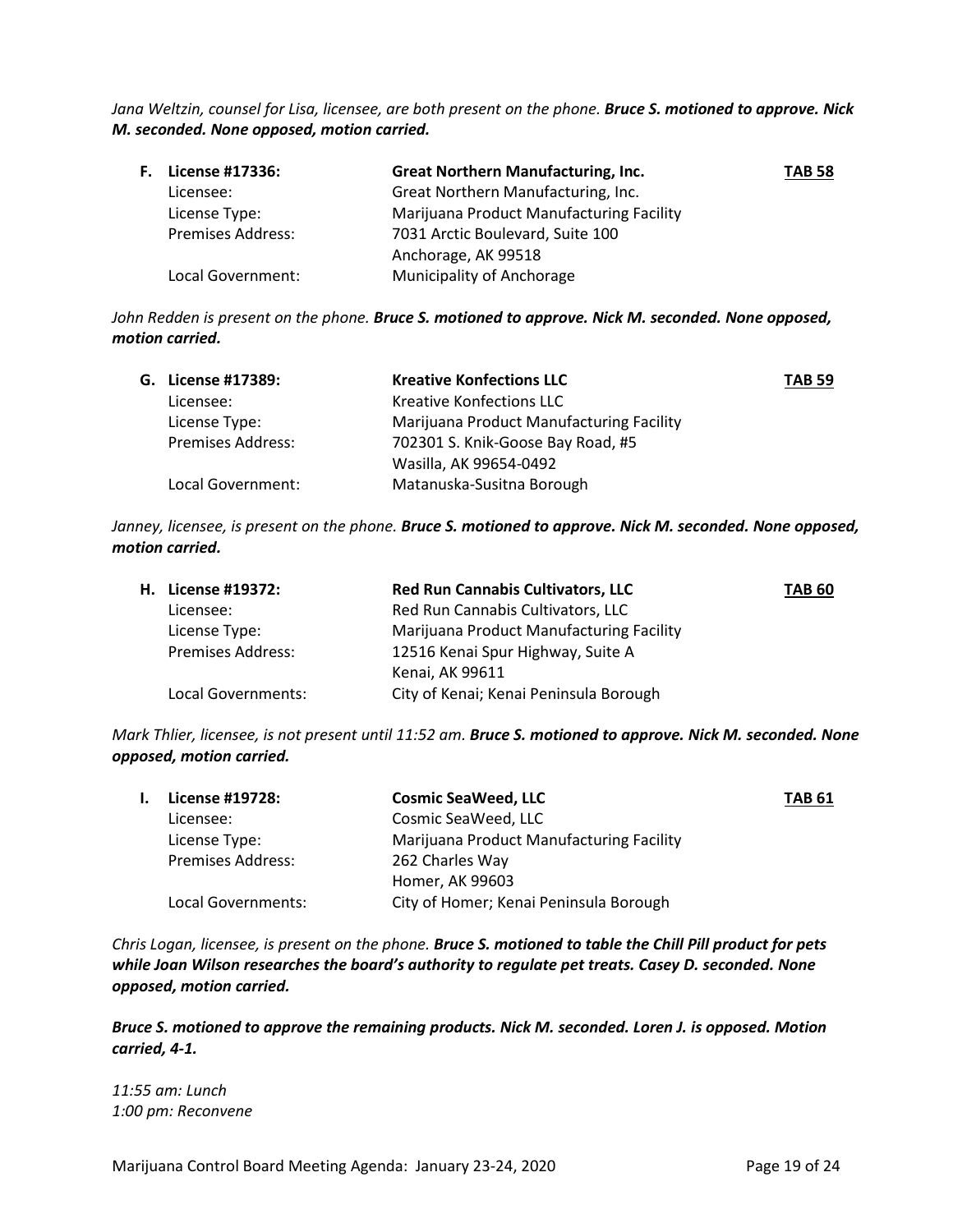### **REGULATIONS**

### **A. Proposed Regulations Projects**

**1. Board Requests**

*Delayed*

**B. Public Comments Received**

| 1. | <b>Sales Limits</b>                                |                                                                                                                         | <b>TAB 62</b> |
|----|----------------------------------------------------|-------------------------------------------------------------------------------------------------------------------------|---------------|
|    | Status:                                            | Public comment closed on March 13, 2020.                                                                                |               |
|    | <b>Potential Board Actions:</b>                    | Vote to adopt; amend and put out for public comment; send back<br>to staff for revisions; close project without action. |               |
| 2. | <b>Quality Control Sampling and Exit Packaging</b> |                                                                                                                         | <b>TAB 63</b> |
|    | Status:                                            | Public comment closed on March 13, 2020.                                                                                |               |
|    | <b>Potential Board Actions:</b>                    | Vote to adopt; amend and put out for public comment; send back<br>to staff for revisions; close project without action. |               |

*Bruce S. motioned to table Tabs 62 and 63 to the June 10, 2020 meeting. Christopher J. seconded. Casey D. opposed. Motion carried, 4-1.*

# **CONSIDERATION OF EMERGENCY DELEGATION OF AUTHORITY <b>TAB 64**

*1:30 pm: Director Klinkhart summarizes the memo for consideration/discussion. Joan Wilson provides some background and reasoning. The board could delegate authority to the director to act at the behest of the board except to propose or adopt regulations.*

*Loren J. says he thinks that the board is still okay. He asks if there is any board member that wants to discuss the list or pass it over.*

*Bruce S. inquires how the ABC board handled the consideration. Joan Wilson says that they have not delegated any additional authority.* 

*Nick M. says the items in the memo match the regulations. The ABC board took an advisory vote to ask the Governor about to-go orders and curbside pickup. Delivery was tabled to June.* 

*Joan Wilson gives the board different suggestions.* 

*Bruce S. asks Joan if the board could allow curbside pickup with a stipulation within view of security cameras as an emergency regulation. Joan says yes and to tell the Governor which laws they want to suspend.* 

*Christopher J. asks if the board is getting ahead of themselves. Nick M. jumps in and addresses some of Christopher's concerns to better meet the health mandate. Christopher J. says the proposals by AMIA are not protecting public safety.* 

*Loren J. asks board members to focus on the curbside pickup issue. Nick M. asks if the board is following the emergency regulations process. How do they accomplish this? Joan Wilson asks if they want to ask*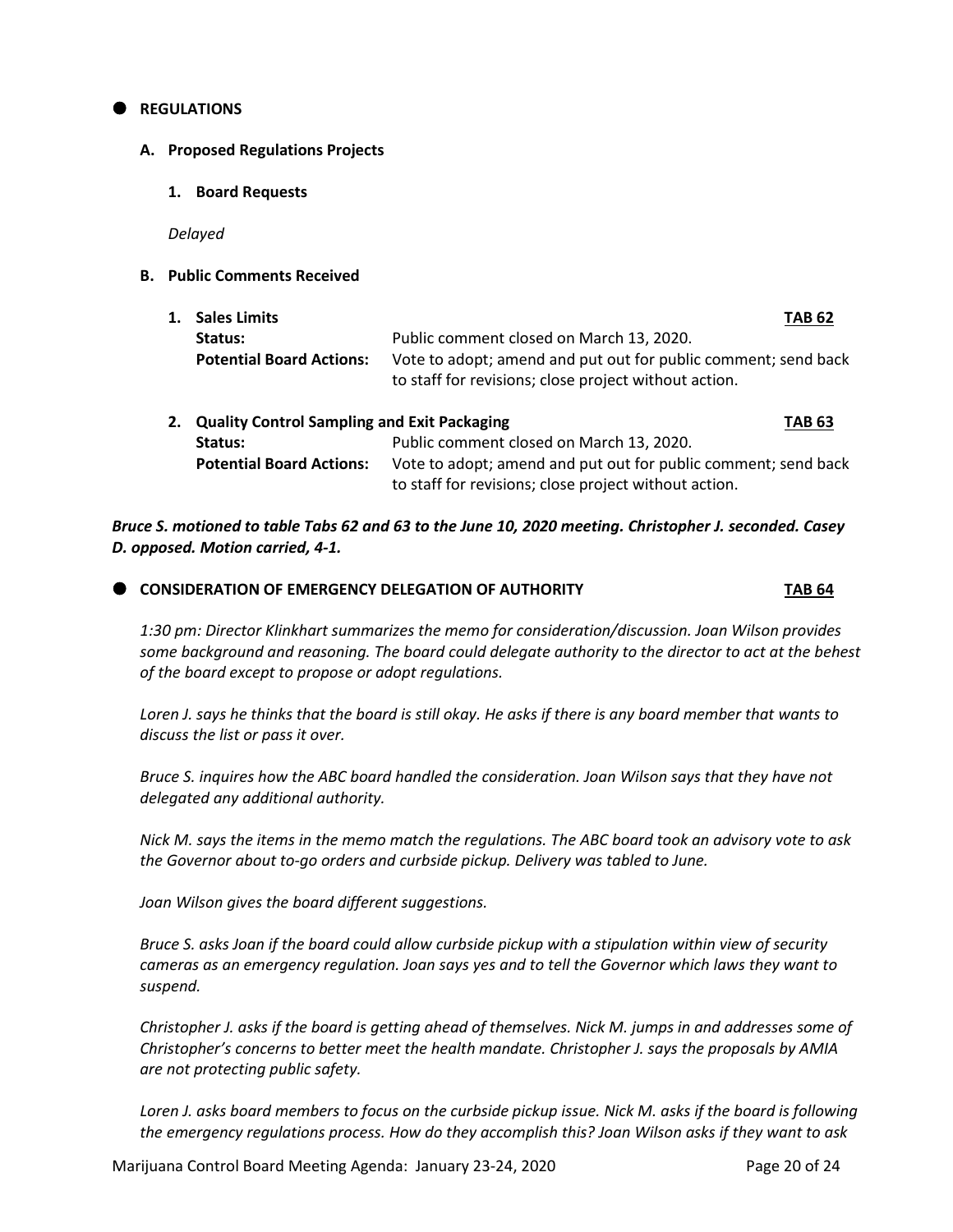*the Governor to suspend or would they like to do a combination of emergency regulations for safety measures to put in place. Will need to go through the Department of Law or the board can decide to suspend. Nick M. says he is trying to understand the emergency regulation statute and how it fits.* 

*Casey D. says it is going to take a while to do. They have to consider how they roll any of this back. It will be difficult and may not be in the board's best interest.* 

*Joan Wilson says that the emergency regulations would terminate after 120 days. Can we tie them to the health mandates? Joan asks why are they doing this? For economy or health? The Governor is focused on public health. Financial needs are not an issue at this time.* 

*Christopher J. agrees with Casey. The board should leave it as it is now. If the pandemic gets worse, the board can adjust as necessary. Bruce S. agrees and asks Nick M. if retail stores are open and can operate. How urgent is this for the industry?*

*Nick M. answers that he doesn't know. How urgent is the employee's and customer's health? It is inconvenient. They want to keep people separate. Consumers still don't understand. It makes sense to him to do it in order to better meet the health mandate.*

*Christopher J. says he wants to keep people employed. The Governor can shut the businesses down if he doesn't like what they are doing.*

Loren J. says that Nick is rightly concerned. It is impossible to keep the 6 foot distance between *customer and service provider. Definition of essential businesses. Marijuana is not on the list put out by the governor. Transporting is down – airlines. How can we help with the transport? This topic should be discussed as well.* 

*Nick M. says that the industry isn't asking the board to approve to transport marijuana. They are asking for approval to transport product through a carrier like a charter company. Regulations says they cannot.* 

*Joan Wilson states the ABC board set up an emergency meeting. That is an option for this board.* 

*Christopher J. asks if they want to use a carrier that means they will accept money from marijuana business that could cause problems with their own businesses. Nick M. counters. Will the board be notified who would allow transporting?*

*Loren J. says that Director Klinkhart and Enforcement would tell them. METRC and manifests. Nick M. says that Loren described it well and agrees an additional meeting would be good.* 

*Joan Wilson was reviewing regulations about transporting. Will this impact growers getting products tested? Loren J. answers that he believes so and it is a problem. Nick M. agrees. It isn't prohibited. The handlers must have a handler's card and cargo employees will not have that. The marijuana will be in possession of the transporters.* 

*Christopher J. supports sending it to the attorney for research.* 

*Joan W. says that portions of regulations can be suspended by asking the Governor. Alcohol gave Director Klinkhart direction to provide guidance to licensees.*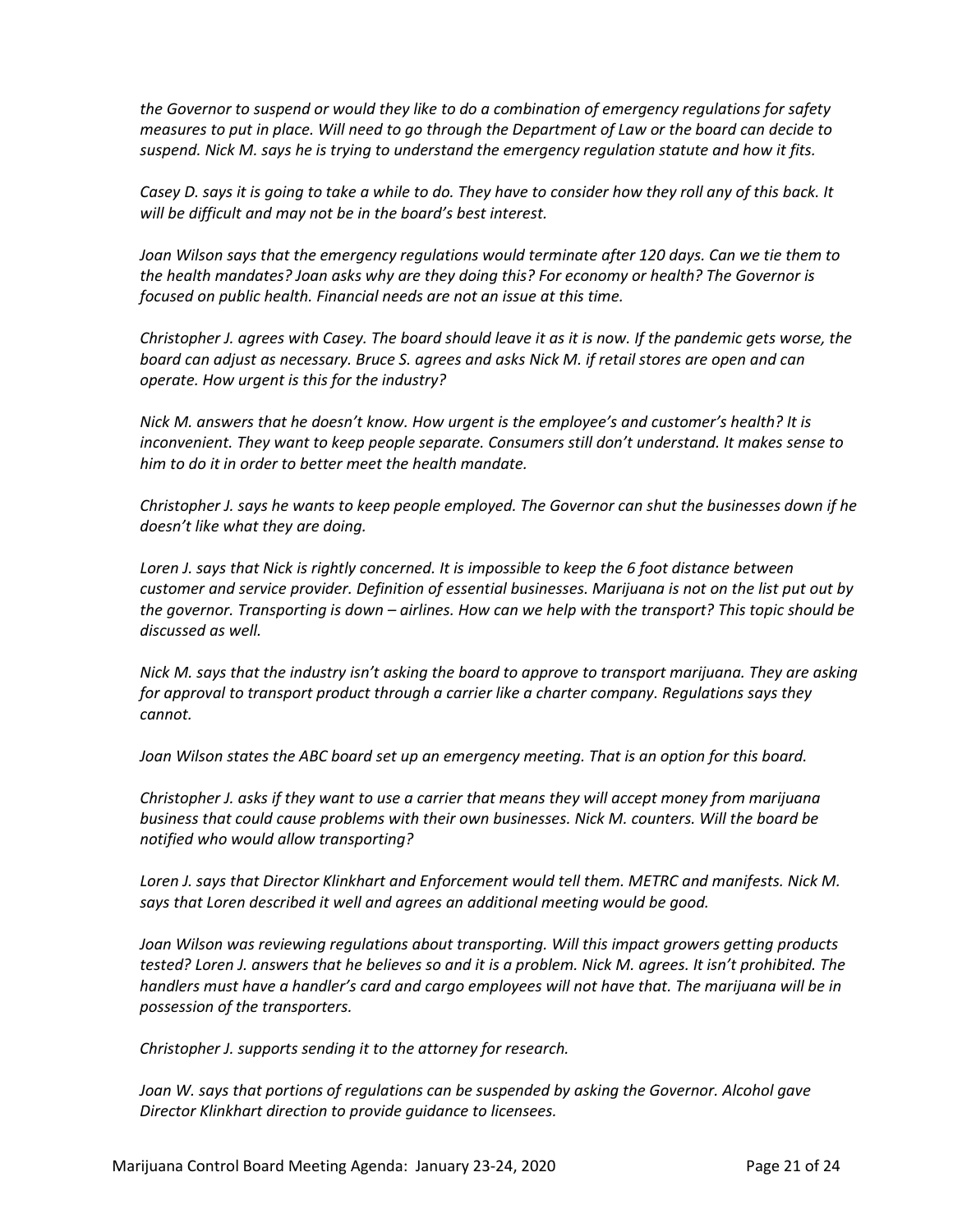*Director Klinkhart says he cannot speak to that at this point. The adjustment of Enforcement priorities and delivery are subjects to still be discussed.*

*Nick M. wants to continue discussing transport and wants handoffs available. He gives an example and wants guidance from Joan Wilson.* 

*Loren J. says that should be another piece for Joan to look at. Nick M. states the board does not allow overnight stays/holdovers. He gives another example. Loren J. says to go directly - actively transported or on licensed premises. It should be looked at. Joan Wilson mentions that exposes the transporter to greater danger by staying overnight in a hotel.*

*Nick M. provides another example. Christopher J. says the example violates the health mandates. Nick M. says marijuana business are considered essential if they are under 20 employees. They have to file travel plans.*

*More discussion on the order of mandates and which one supersedes the others.* 

*Casey D. says it is uncertain if they will benefit all. Local airlines are hurting. Process should be streamlined. Loren J. asks the board member and Joan about meetings and requests.*

*Bruce S. says a week would be good to get together language, if ideal with legal counsel. Christopher J. concurs.* 

*Nick M. states this stuff isn't prohibited. Do they need to fix the interpretation? Loren J. says the director can talk to Enforcement and the attorney can research it.*

*Loren J. asks if it would be possible for the board, staff and the attorney to hold a meeting on 4/10? Director Klinkhart asks if it will be a half day or full day? The answer is a half day 1 pm -4 pm, if timing works out. The meeting will be to deal with the attorney's report on curbside and transportation.* 

*Joan Wilson says that Harriet Milks mentioned transactions regarding cash and how many people need to check ids in the store with reduced staff. Vaping and smoking doesn't help to fight the virus.* 

*Director Klinkhart asks the board to consider economic licensing fees. Nick M. says as long as the businesses are open he doesn't see why the fees should be suspended.*

# **MARIJUANA MAILBOX**

All correspondence received in th[e marijuana@alaska.gov](mailto:marijuana@alaska.gov) inbox from January 4, 2020 **TAB 65** to March 13, 2020.

### *3:02 pm*

*No public comment at this time. Loren J. asks the board if they have anything.* 

*Nick M. is surprised about comments on taxes and people being behind and not paying. He feels the board isn't taking it seriously and encourages the board to read all the comments. Christopher J. agrees with Nick.*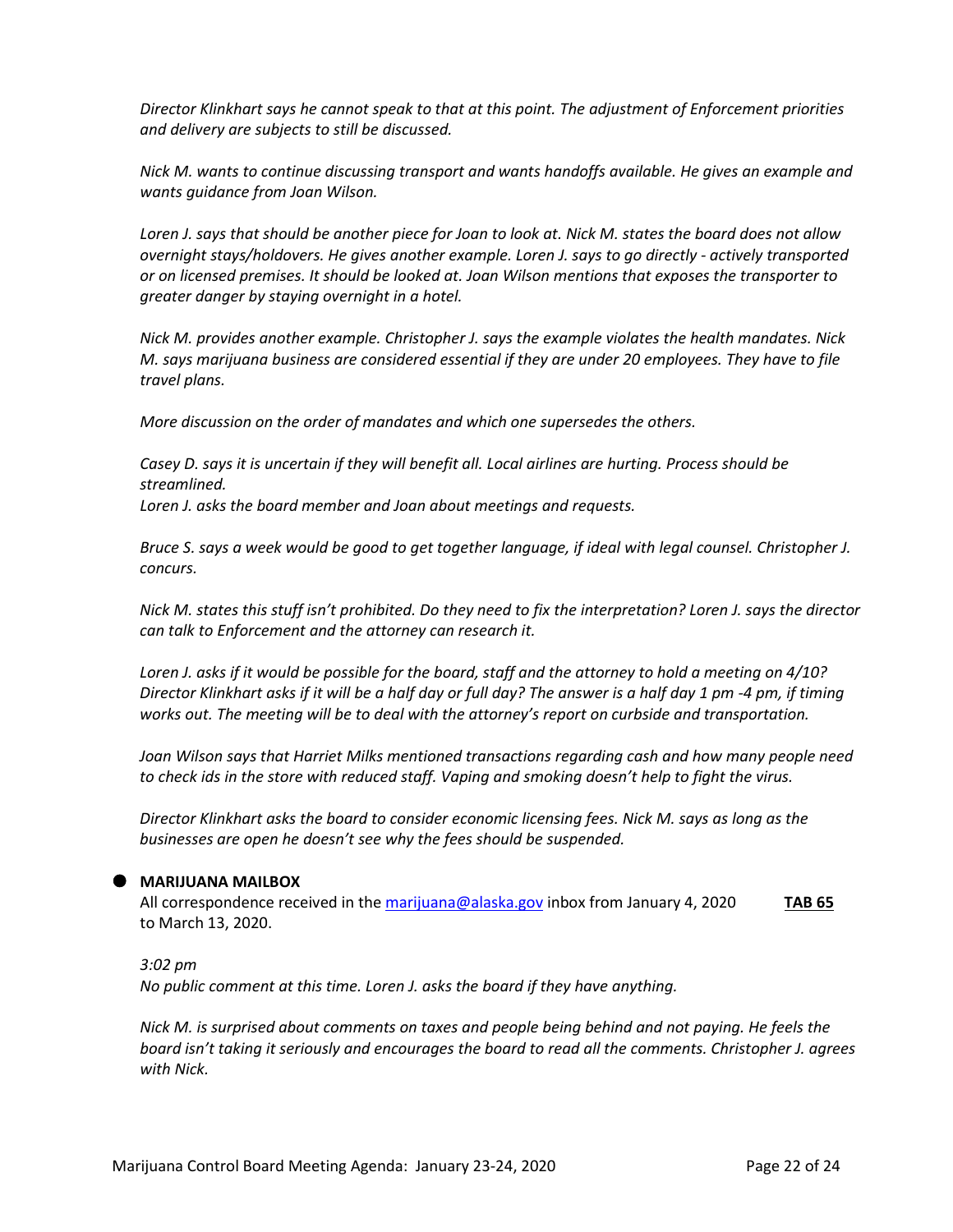*Loren J. suggests at June meeting that the Director and Joan meet with a representative from Department of Revenue regarding taxes and have them present at the meeting. The rest of the board members agree.* 

# **BOARD COMMENTS**

*3:09 pm*

*Loren J. states that he heard a discussion that there was a limited cultivation who had doubled the production with untagged plants. A Notice of Violation was given and working on a process to address the issue. The NOV was not in the board packet.*

*Director Klinkhart addresses Loren's concerns. He invites Jana Weltzin, the counsel for the licensee in question, to chime in. Jana says that the licensee jumped on it when brought to their attention and they are still waiting for Fire Marshal approval. Jana Weltzin agrees with Director Klinkhart that this was a learning experience, and everyone is currently working with enforcement.*

*Loren J. says the board needed to be involved in the process.*

*Nick M. says he has strong feelings about this situation. The board has the authority to negotiate fines and penalties. A discussion with the board's attorney should have happened.* 

*Joan Wilson states that she thought Jana Weltzin was going to request an informal meeting.* 

*Jana Weltzin says an NOV was not issued yet and that she and her client anticipate a fine. Director Klinkhart never mentioned a fine. It is still being investigated with the Enforcement Unit.*

*Loren J. believes that an NOV and an accusation was drafted. Dropped for now – the director and Joan Wilson need to discuss the situation.* 

*3:22 pm*

*Casey D. says the board did a good job addressing the items on the agenda. Encourages the board to look at regulations that they might want to adjust but to avoid things that they might want to rescind.*

*Christopher J. thanks AMCO staff, Director Klinkhart and Loren J. He states that everyone has done an outstanding job.* 

*Bruce S. thanks Director Klinkhart, the staff and Joan Wilson. He welcomes Casey D. to the board and wishes the best of luck to the industry.*

*Nick M. appreciates staff. The telephonic meeting was more efficient. He additionally appreciated Casey's questions.* 

*Loren J. appreciates staff and compliments the industry.* 

# **NEXT MARIJUANA CONTROL BOARD MEETING**

The next meeting is June 10-11, 2020, in Fairbanks. All applications must be deemed complete and all other information for inclusion in the board's packets must be received by **May 22, 2020**.